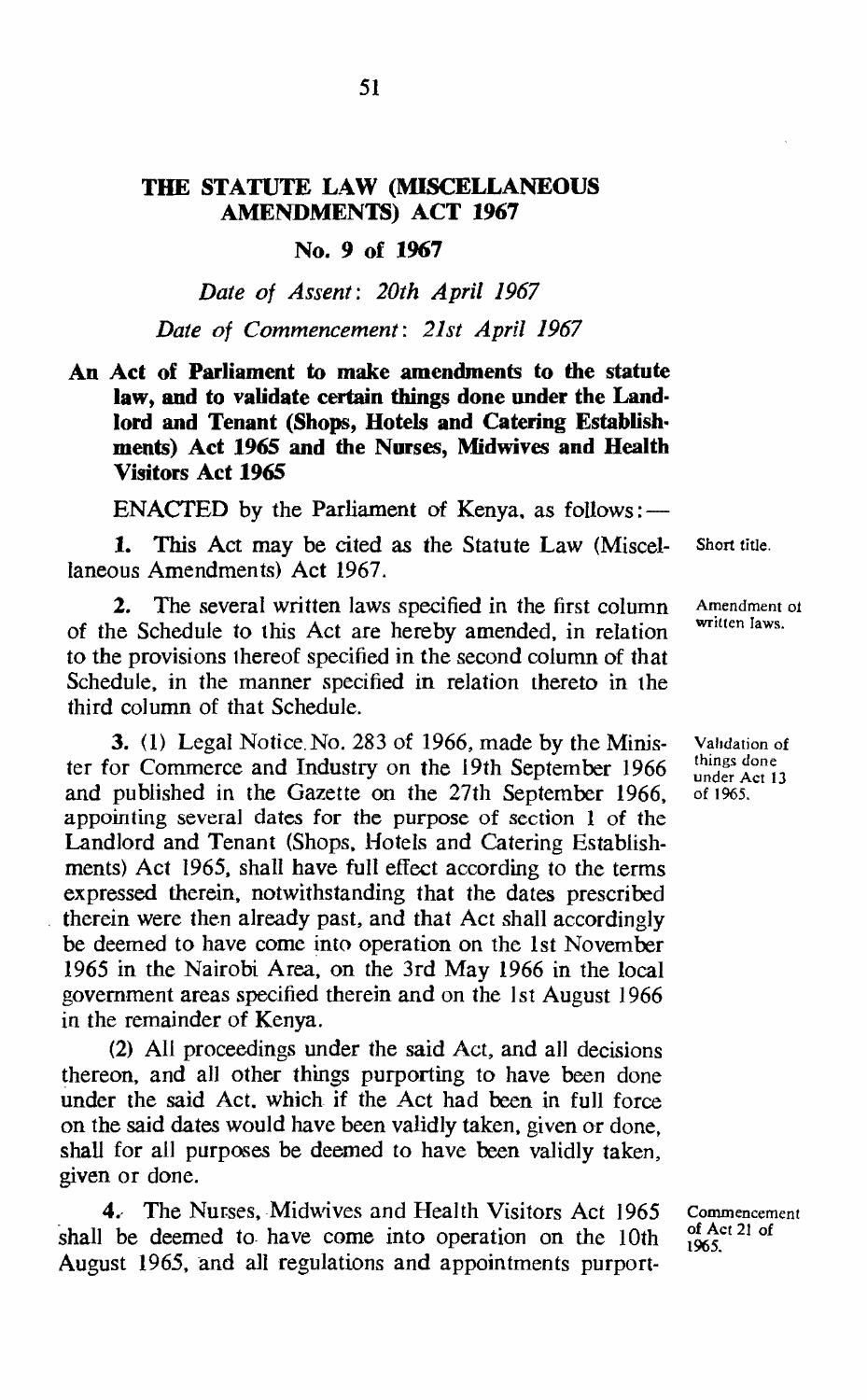Retrospective effect of certain amendments. Cap. 2.

Cap. 484.

10 of 1964.

ing to have been made, and all other things purporting to have been done. thereunder at any, time after that date shall be deemed to have been effectually made or done as if the said Act had been fully in operation at such time.

**5.** (1) The amendment to the definition of "Minister" in the Interpretation and General Provisions Act shall be deemed to have come into effect on the 8th December 1964, and the President, the Vice-President and the Attorney-General shall be deemed to have been at all times since that date Ministers within the meaning of that definition.

(2) The amendment to the Second-hand Motor Vehicles Purchase Tax Act shall be deemed to have been made on the 1st July 1964.

(3) The amendment to section 10 (2) (d) of the Pyrethrum Act 1964 shall be deemed to have been made on the 15th September 1964.

|                                                                  | <b>SCHEDULE</b> | (s. 2)                                                                                                                                  |
|------------------------------------------------------------------|-----------------|-----------------------------------------------------------------------------------------------------------------------------------------|
| The Laws of Kenya<br>(Revision) Act<br>(Cap. 1).                 | S. 2.           | In the definition of "annual supple-<br>ment" delete "annual" where it<br>secondly appears.                                             |
|                                                                  | s. 10.          | Delete "proclamation" and substitute<br>"order".                                                                                        |
|                                                                  | s. $11(1)$ .    | Delete paragraph $(b)$ .<br>Add a proviso as follows—                                                                                   |
|                                                                  |                 | Provided that a supplement may<br>be prepared in respect of more than<br>one year where the Attorney-General<br>considers it expedient. |
| The Interpretation and<br>General Provisions Act<br>$(Cap. 2)$ . | s. $3(1)$ .     | Add at the end of the definition of<br>"district" the words "or the Nairobi"<br>Area".                                                  |
|                                                                  |                 | Add at the end of the definition of<br>"Kenya" the words "and includes"<br>the territorial waters".                                     |
|                                                                  |                 | Delete the definitions of "Minister"<br>and "the Minister" and substitute-                                                              |
|                                                                  |                 | "Minister"<br>means<br>person<br>$\mathbf{a}$<br>appointed as a Minister<br>of the                                                      |
|                                                                  |                 | Government of Kenya under the<br>Constitution, or the President, the<br>Vice-President or the Attorney-<br>General:                     |
|                                                                  |                 | "the Minister" means the Minister<br>for the time being responsible for<br>the matter in question.                                      |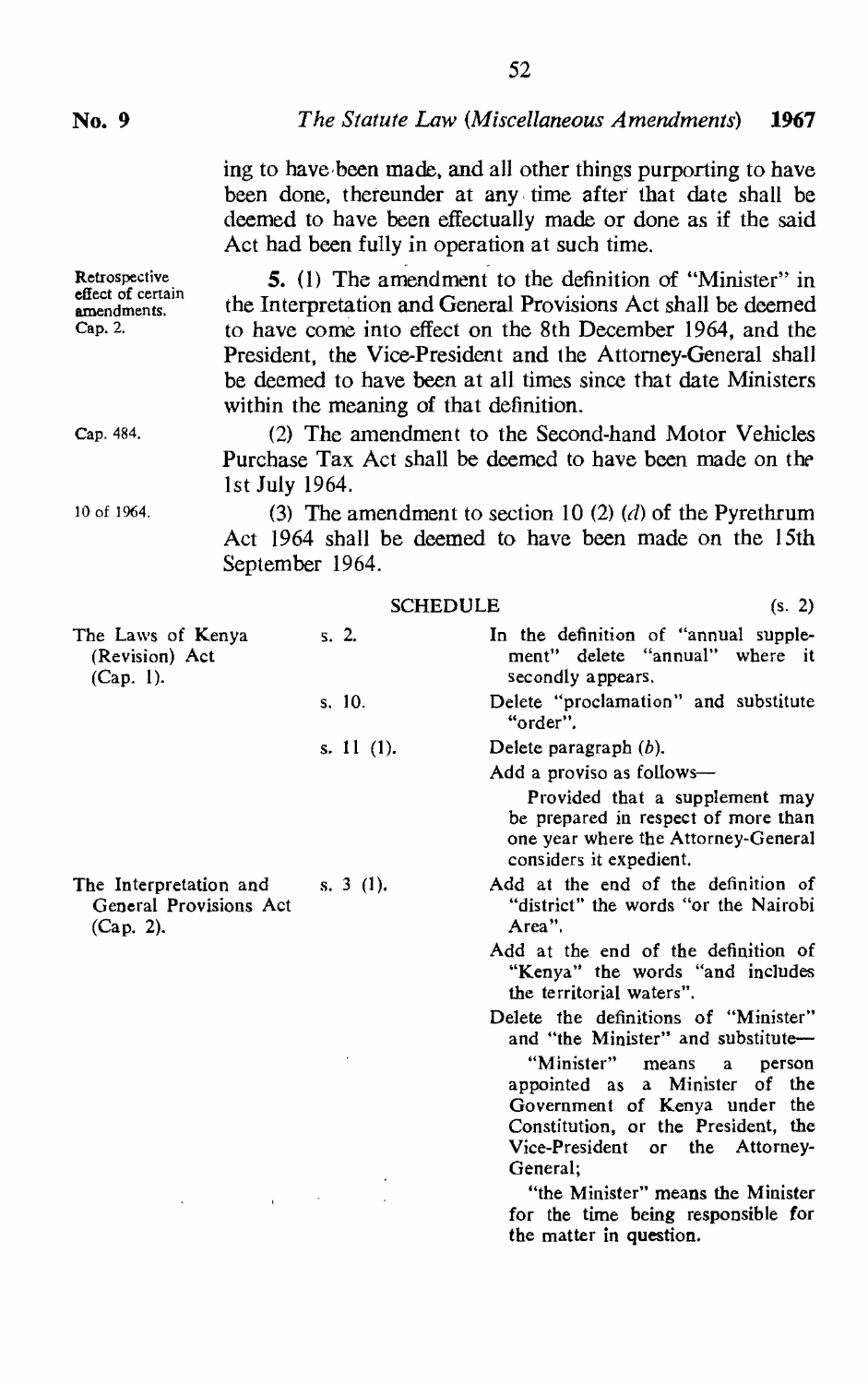S3

| The Interpretation and<br>$\sim$ $\epsilon$<br>General Provisions Act<br>(Cap. 2)- $(Contd.)$ . | s. $3(1)$ . | In the definition of "public officer",<br>delete "the Crown in right of" and<br>"or a province".                                                                                                                                                                                                                                                                                                               |
|-------------------------------------------------------------------------------------------------|-------------|----------------------------------------------------------------------------------------------------------------------------------------------------------------------------------------------------------------------------------------------------------------------------------------------------------------------------------------------------------------------------------------------------------------|
|                                                                                                 |             | Insert in their respective alphabetical<br>positions new definitions as follows-                                                                                                                                                                                                                                                                                                                               |
|                                                                                                 |             | "armed forces" means the mili-<br>tary, air and naval forces of the<br>Republic;                                                                                                                                                                                                                                                                                                                               |
|                                                                                                 |             | "the Republic" means the Repub-<br>lic of Kenya:                                                                                                                                                                                                                                                                                                                                                               |
|                                                                                                 |             | Delete the definition of "Law Officer".                                                                                                                                                                                                                                                                                                                                                                        |
| The Advocates Act<br>(Cap. 16).                                                                 | s. 2.       | In the definition of "articles", delete<br>all words after "articled clerk".                                                                                                                                                                                                                                                                                                                                   |
|                                                                                                 | s. 9.       | Delete "if duly qualified as a legal<br>practitioner (by whatever name<br>called) in any country", and substi-<br>tute "if he holds one of the qualifi-<br>cations specified in paragraphs (a),<br>$(b)$ , $(c)$ and $(d)$ of section 12 (1) of<br>this Act".                                                                                                                                                  |
|                                                                                                 |             | Insert, immediately afer section 18, a<br>new section as follows-                                                                                                                                                                                                                                                                                                                                              |
|                                                                                                 |             | Certain<br>18A. The Attorney-General<br>officers<br>and the Legal Secretary of the<br>may take<br>Organization may each take<br>pupils and<br>pupils and articled clerks in<br>articled<br>clerks.<br>accordance with this Part,<br>and in this Part and in any<br>regulations made thereunder<br>"advocate", in the context of<br>pupillage or articles under<br>this Part,<br>includes<br>those<br>officers. |
|                                                                                                 | s. 29.      | Delete, and substitute a new section as<br>follows—                                                                                                                                                                                                                                                                                                                                                            |
|                                                                                                 |             | 29. (1) Every practising certificate<br>shall bear the date of the day on<br>which it is issued and shall have<br>effect from the beginning of that<br>day:                                                                                                                                                                                                                                                    |
|                                                                                                 |             | Provided that any practising cer-<br>tificate which is issued during the<br>first month of any practising year<br>shall have effect for all purposes<br>from the beginning of that month.                                                                                                                                                                                                                      |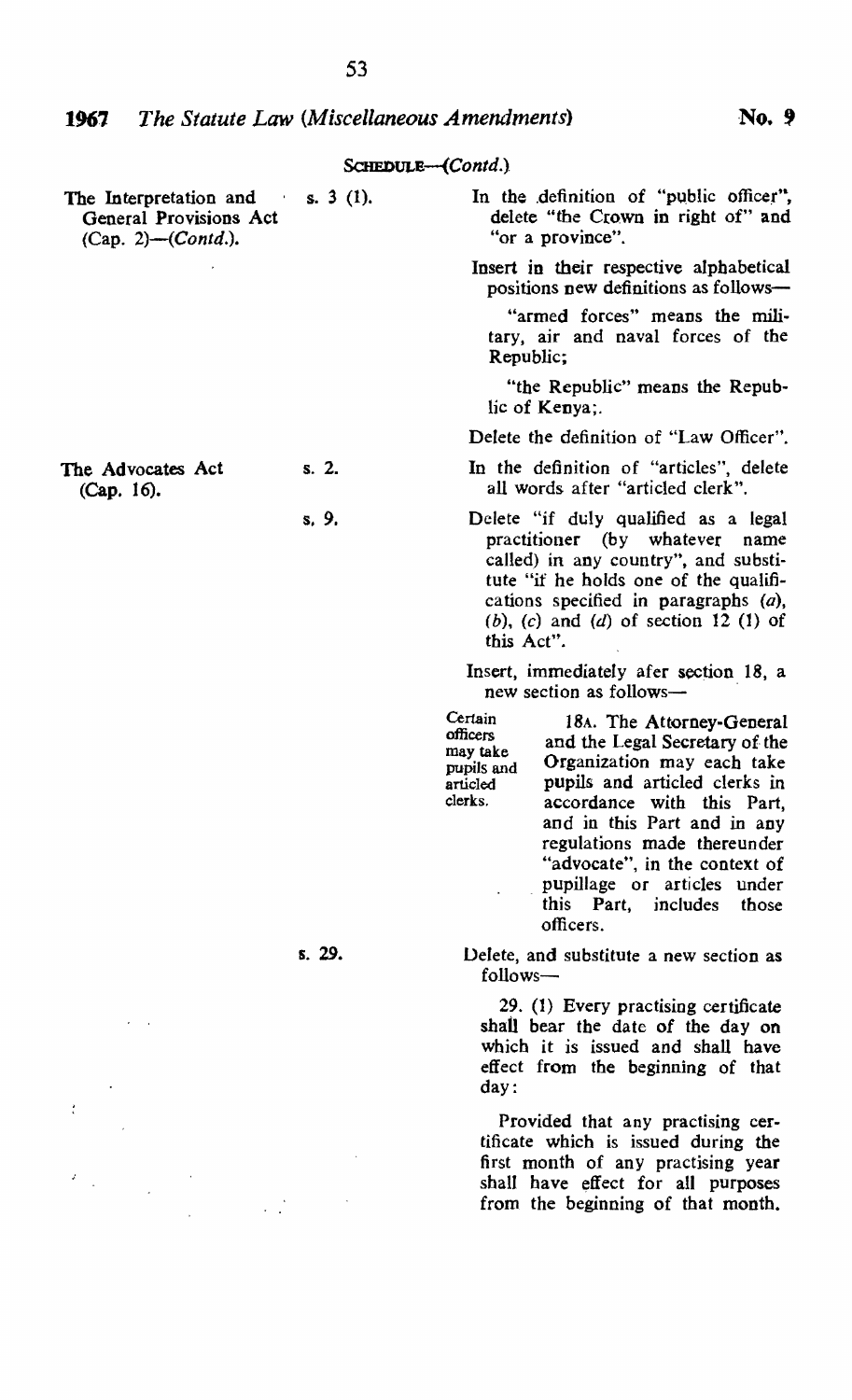|                                                   | SCHEDULE-(Contd.)                              |                                                                                                                                                                                                                                                                                                                                                                |
|---------------------------------------------------|------------------------------------------------|----------------------------------------------------------------------------------------------------------------------------------------------------------------------------------------------------------------------------------------------------------------------------------------------------------------------------------------------------------------|
| The Advocates Act<br>(Cap. 16)–( <i>Contd.</i> ). | s. 29.                                         | (2) The practising year shall be<br>from the 1st day of January to the<br>31st day of December:                                                                                                                                                                                                                                                                |
|                                                   |                                                | Provided that the Council of the<br>Society, with the approval of the<br>Chief Justice, may by order alter<br>the practising year, and the order<br>may make such transitional provi-<br>sion in regard to incidental matters<br>as may be expedient.                                                                                                          |
|                                                   |                                                | (3) Every practising certificate<br>shall expire at the end of the prac-<br>tising year in which it was issued:                                                                                                                                                                                                                                                |
|                                                   |                                                | Provided that, where the name of<br>an advocate is removed from or<br>struck off the Roll, the practising<br>certificate (if any) of that advocate<br>shall expire forthwith.                                                                                                                                                                                  |
|                                                   |                                                | (4) The Registrar shall enter upon<br>the Roll a note of the date of the<br>issue of every practising certificate.                                                                                                                                                                                                                                             |
| The Bankruptcy Act<br>(Cap. 53).                  | s. 38 (1).                                     | Immediately following the words "due<br>to the Government" where they<br>appear in paragraph (a) insert "or<br>the Organization".                                                                                                                                                                                                                              |
| The Tribal Police Act<br>(Cap. 85).               | Long title and<br>throughout,<br>except s. 26. | Delete "tribal"<br>and "Tribal"<br>and<br>"administration"<br>substitute<br>and<br>"Administration" respectively.                                                                                                                                                                                                                                              |
|                                                   | s. 13 $(e)$ .                                  | Delete "Her Majesty's naval, military<br>or air forces" and substitute "the<br>armed forces or the National Youth<br>Service".                                                                                                                                                                                                                                 |
|                                                   | s. 25.                                         | Delete "Legislative Council" and sub-<br>stitute "Parliament".                                                                                                                                                                                                                                                                                                 |
|                                                   | 2nd Schedule.                                  | Delete "Our Sovereign Lady Queen<br>Elizabeth the Second, Her Heirs<br>and Successors" and substitute "the<br>President and to the Republic".                                                                                                                                                                                                                  |
| The Housing Act<br>(Cap. 117).                    | s. 2.                                          | definition<br>ʻlocal<br>Delete<br>the<br>οf<br>authority" and substitute-<br>"local authority" means a local<br>authority established<br>under<br>the<br>Local Government Regulations 1963<br>or any person whom or body of<br>persons which the Minister may by<br>notice in the Gazette declare to be<br>a local authority for the purposes of<br>this Act". |

**No.9** 

# *The Statute Law (Miscellaneous Amendments) 1967*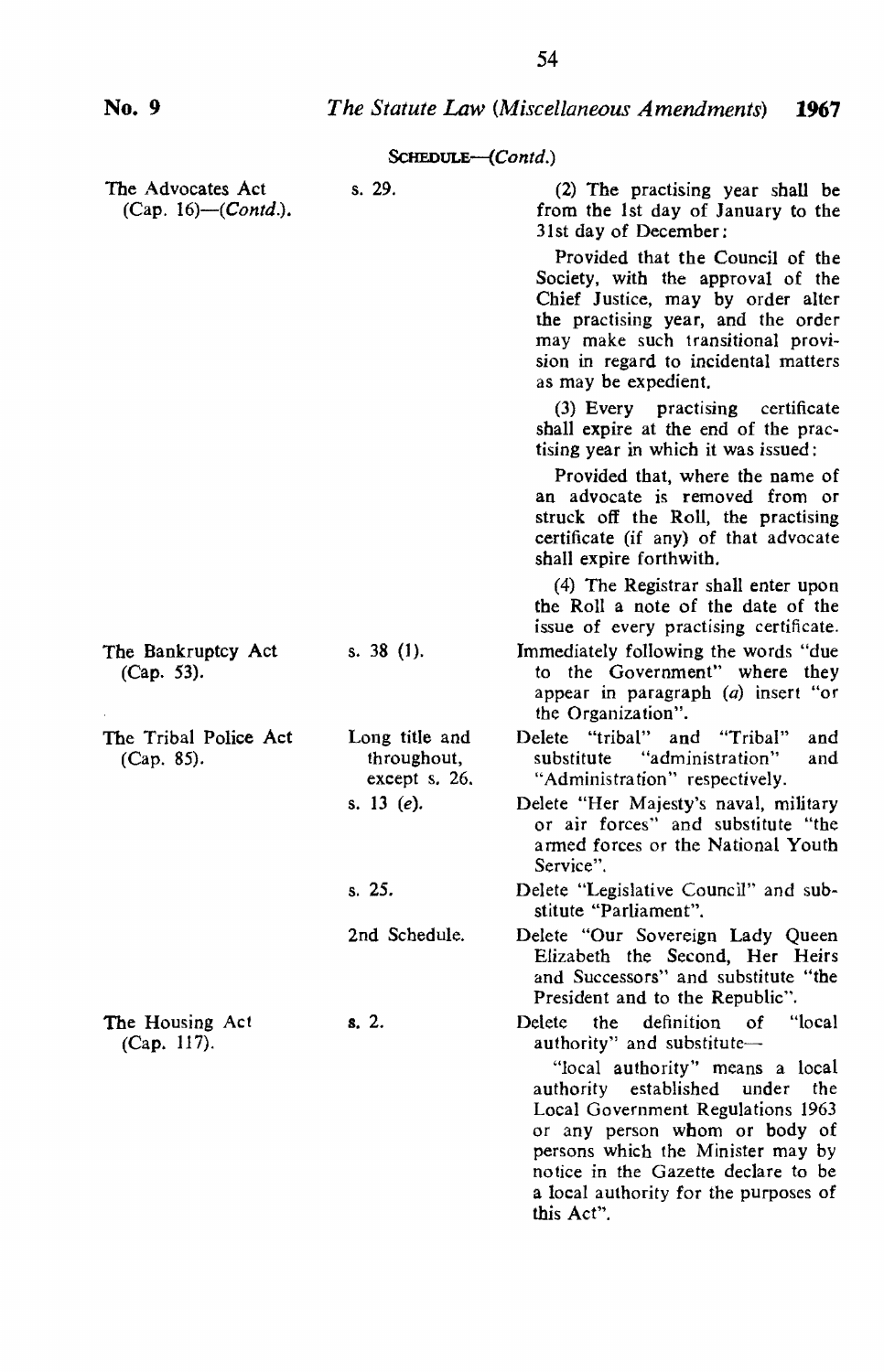# *1967 The Statute* Law *(Miscellaneous Amendments)* **No.9**

| SCHEDULE-(Contd.) |  |
|-------------------|--|
|-------------------|--|

| The Housing Act<br>(Cap. 117)–( <i>Contd.</i> ) | s. $3(3)$ .                                     | Delete "President" and<br>substitute<br>"Minister".                                                                                                                                              |
|-------------------------------------------------|-------------------------------------------------|--------------------------------------------------------------------------------------------------------------------------------------------------------------------------------------------------|
|                                                 | s. 5 $(5)$ .                                    | Delete "the Legislative Council" and<br>"the Council" and substitute "the<br>National Assembly".                                                                                                 |
|                                                 | s. 6 $(3)$ .                                    | Delete "the Legislative Council" and<br>substitute "Parliament".                                                                                                                                 |
|                                                 | s. 9, s. 20 and<br>marginal note,<br>and s. 21. | "Governor"<br>in<br>Council"<br>Delete<br>wherever it appears and substitute<br>"Minister".                                                                                                      |
|                                                 | s. 28.                                          | Delete "Her Majesty the Queen, Her<br>Heirs and Successors, or of any<br>body or bodies politic or corporate<br>or other person or persons" and<br>substitute "the Government or any<br>person". |
| The Liquor Licensing<br>Act (Cap. 121).         | s. 42.                                          | Delete "Chief Commissioner"<br>and<br>substitute "Commissioner".                                                                                                                                 |
| The Chief's Authority<br>Act (Cap. 128).        | s. 8 (3).                                       | Delete "any African" in line 2 and<br>substitute "any person".                                                                                                                                   |
|                                                 |                                                 | Delete "any person" in line 3 and<br>substitute "any African".                                                                                                                                   |
|                                                 | s. 12.                                          | Delete the word "in" in line 7.                                                                                                                                                                  |
|                                                 | ss. 21 $(a)$<br>and 23.                         | Delete "in relation to the Nairobi Area,<br>or a Regional Assembly in relation<br>to its province".                                                                                              |
| The Adoption Act<br>(Cap. 143).                 | s. 2.                                           | Delete the definition of "East African<br>Territories" and substitute-                                                                                                                           |
|                                                 |                                                 | "East African Territories" means<br>Kenya, Uganda and Tanzania;                                                                                                                                  |
| The Legitimacy Act<br>(Cap. 145).               | s. $4(1)$ .                                     | Delete "and whether a natural born<br>Commonwealth citizen or not" and<br>substitute "and whether a Kenya<br>citizen or not".                                                                    |
|                                                 |                                                 | Delete "Her Majesty" and substitute<br>"the Government".                                                                                                                                         |
|                                                 | s. 9(3).                                        | Delete.                                                                                                                                                                                          |
| The Matrimonial Causes<br>Act (Cap. 152).       | s. 2.                                           | Delete the definition of "Proctor" and<br>substitute-<br>"President's Proctor" means the                                                                                                         |
|                                                 |                                                 | Attorney-General, who shall be the<br>President's Proctor for the purposes<br>of this Act.                                                                                                       |
|                                                 | s. 34 ( <i>a</i> ).                             | Delete "under the directions of the<br>Attorney-General".                                                                                                                                        |
|                                                 | s. 34 $(b)$ .                                   | Delete "Attorney-General", and sub-<br>stitute "he".                                                                                                                                             |
|                                                 | s. 34 $(c)$ .                                   | Delete "under the direction of the<br>Attorney-General,".                                                                                                                                        |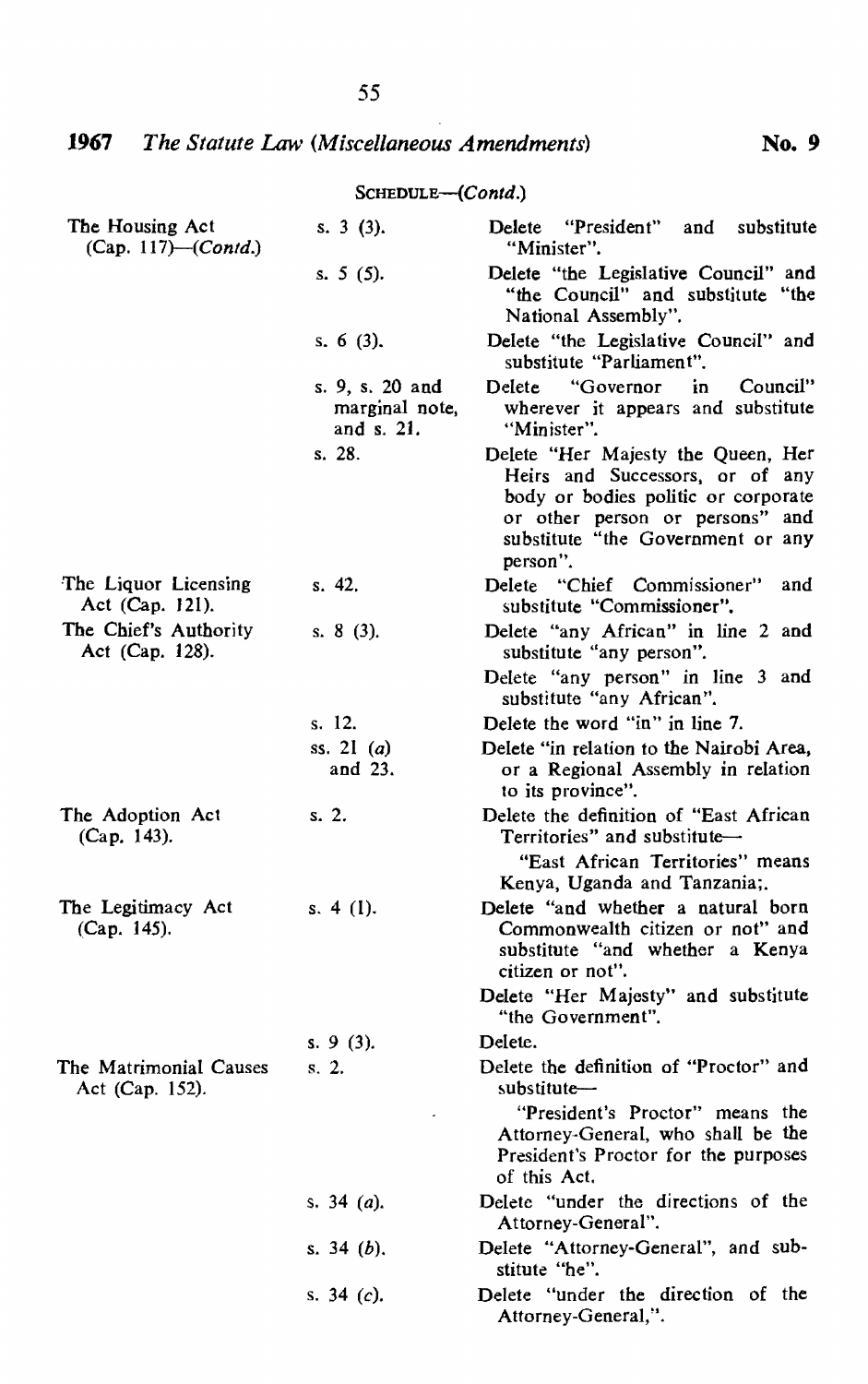# **No.9** *The Statute Law (Miscellaneous Amendments) 1967*

|                                                                  | $S$ CHEDULE— $(Contd.)$       |                                                                                                                                                                                                                                                                                                                                                       |
|------------------------------------------------------------------|-------------------------------|-------------------------------------------------------------------------------------------------------------------------------------------------------------------------------------------------------------------------------------------------------------------------------------------------------------------------------------------------------|
|                                                                  | Throughout.                   | Insert "President's" before "Proctor"<br>throughout the Act.                                                                                                                                                                                                                                                                                          |
| The Administration of<br>Estates by Consular<br>Officers Act     | s. $3(b)$ .                   | Delete "Her Majesty" and substitute<br>"the Government".                                                                                                                                                                                                                                                                                              |
| $(Cap. 164)$ .                                                   |                               | Delete "of commerce and navigation".                                                                                                                                                                                                                                                                                                                  |
| The Trustee Act<br>(Cap. 167).                                   | s. 24.                        | Insert at the end thereof a new sub-<br>section as follows-                                                                                                                                                                                                                                                                                           |
|                                                                  |                               | (4) A Trustee which is a trust<br>corporation may appoint a person<br>to act as its attorney either generally<br>or in any particular case for the<br>purpose of executing instruments<br>effecting the transfer of or other<br>dealing with any movable or im-<br>movable property subject to any<br>trust for the time being administered<br>by it. |
| The Immigration Act<br>(Cap. 172).                               | s. 11 (1).                    | Insert "or in respect of whom a recom-<br>mendation has been made to him<br>under section 26A of the Penal<br>Code," after "unlawful".                                                                                                                                                                                                                |
| The Consular Conventions<br>Act (Cap. 181).                      | Throughout.                   | Delete "Her Majesty" and substitute<br>"the Government".                                                                                                                                                                                                                                                                                              |
|                                                                  | s. 4 $(1)$ .                  | Delete "Governor with the concurrence<br>of the Secretary of State" and sub-<br>stitute "President".                                                                                                                                                                                                                                                  |
| The Asiatic Widows' and<br>Orphans' Pensions Act<br>(Cap. 193).  | s. 16 $(2)$ .                 | Delete ", as the case may be,".                                                                                                                                                                                                                                                                                                                       |
| The Asian Officers'<br>Family Pensions Act<br>(Cap. 194).        | $s. 3(3)$ .                   | Delete "a European or Asian, as the<br>case may be," and substitute "a<br>public officer".                                                                                                                                                                                                                                                            |
| Her Majesty's Forces<br>(Out of Bounds Areas)<br>Act (Cap. 202). | Long title and<br>throughout. | Delete "Her Majesty's Forces" and<br>substitute "the Armed Forces".                                                                                                                                                                                                                                                                                   |
|                                                                  | s, 2.                         | Insert in the appropriate alphabetical<br>order the new definition-                                                                                                                                                                                                                                                                                   |
|                                                                  |                               | "the armed forces" includes any<br>foreign military, naval or air forces<br>lawfully present in Kenya;".                                                                                                                                                                                                                                              |
| The Cantonments Act                                              | s. 2.                         | Delete the proviso and substitute-                                                                                                                                                                                                                                                                                                                    |
| $(Cap. 203)$ .                                                   |                               | Provided that no area or place<br>within—                                                                                                                                                                                                                                                                                                             |
|                                                                  |                               | (i) any area of trust land shall be<br>declared to be a cantonment<br>without prior consultation with<br>the County Council for that<br>area; or                                                                                                                                                                                                      |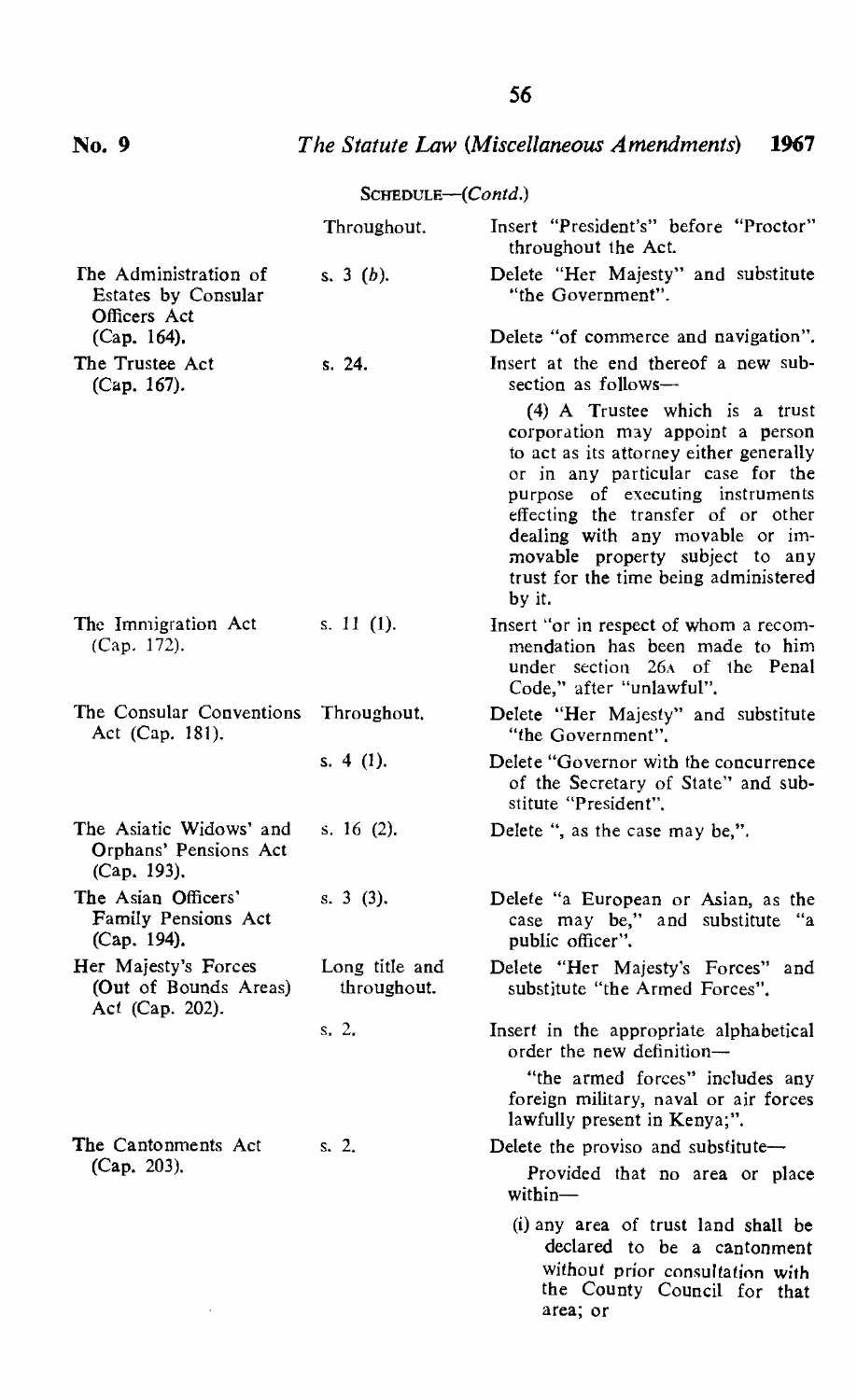| SCHEDULE-(Contd.) |  |
|-------------------|--|
|-------------------|--|

| The Cantonments Act<br>(Cap. 203)—(Contd.). | s. 2.             | (ii) any municipality shall be declared<br>to be a cantonment without<br>with<br>the<br>prior consultation<br>Municipal Council for<br>that<br>municipality.                                                                                                                                                          |
|---------------------------------------------|-------------------|-----------------------------------------------------------------------------------------------------------------------------------------------------------------------------------------------------------------------------------------------------------------------------------------------------------------------|
| The Education Act<br>(Cap. 211).            | s. 75 $(1)$ .     | Delete, and substitute a new subsection<br>as follows—                                                                                                                                                                                                                                                                |
|                                             |                   | (1) This Part shall apply to such<br>classes of children as the Minister<br>may, by notice in the Gazette,<br>prescribe.                                                                                                                                                                                              |
|                                             | s. 82 (1) $(g)$ . | Delete "African District Councils"<br>and substitute "local authorities".                                                                                                                                                                                                                                             |
| The Employment Act<br>(Cap. 226).           | s. 3.             | In the proviso to the definition of<br>"foreign contract of service" delete<br>"or in the United Republic of<br>Tanganyika and Zanzibar" and "the<br>United Republic" and substitute<br>"Tanzania".                                                                                                                   |
|                                             |                   | Delete the definition of "the Govern-<br>ment" and substitute-                                                                                                                                                                                                                                                        |
|                                             |                   | "the Government" includes the<br>Organization and the Government<br>of any member nation of the Com-<br>monwealth in respect of persons in<br>the civil employment of such Gov-<br>ernment being persons who have<br>entered into a contract of service in<br>Kenya, Uganda or Tanzania to serve<br>such Government". |
|                                             | s 13, proviso.    | Delete "the United Republic of Tan-<br>ganyika and Zanzibar" and "the<br>United Republic" wherever they<br>appear and substitute in each case<br>"Tanzania".                                                                                                                                                          |
|                                             | s. 59 $(2)$ .     | Delete, and substitute the new sub-<br>section following-                                                                                                                                                                                                                                                             |
|                                             |                   | (2) If the contract was made in<br>any foreign place the attestation may<br>be by any justice of the peace,<br>Kenya consular officer or any other<br>officer authorized by law to take<br>affidavits or attest contracts of<br>service.                                                                              |
|                                             | s. 61.            | Delete "African".                                                                                                                                                                                                                                                                                                     |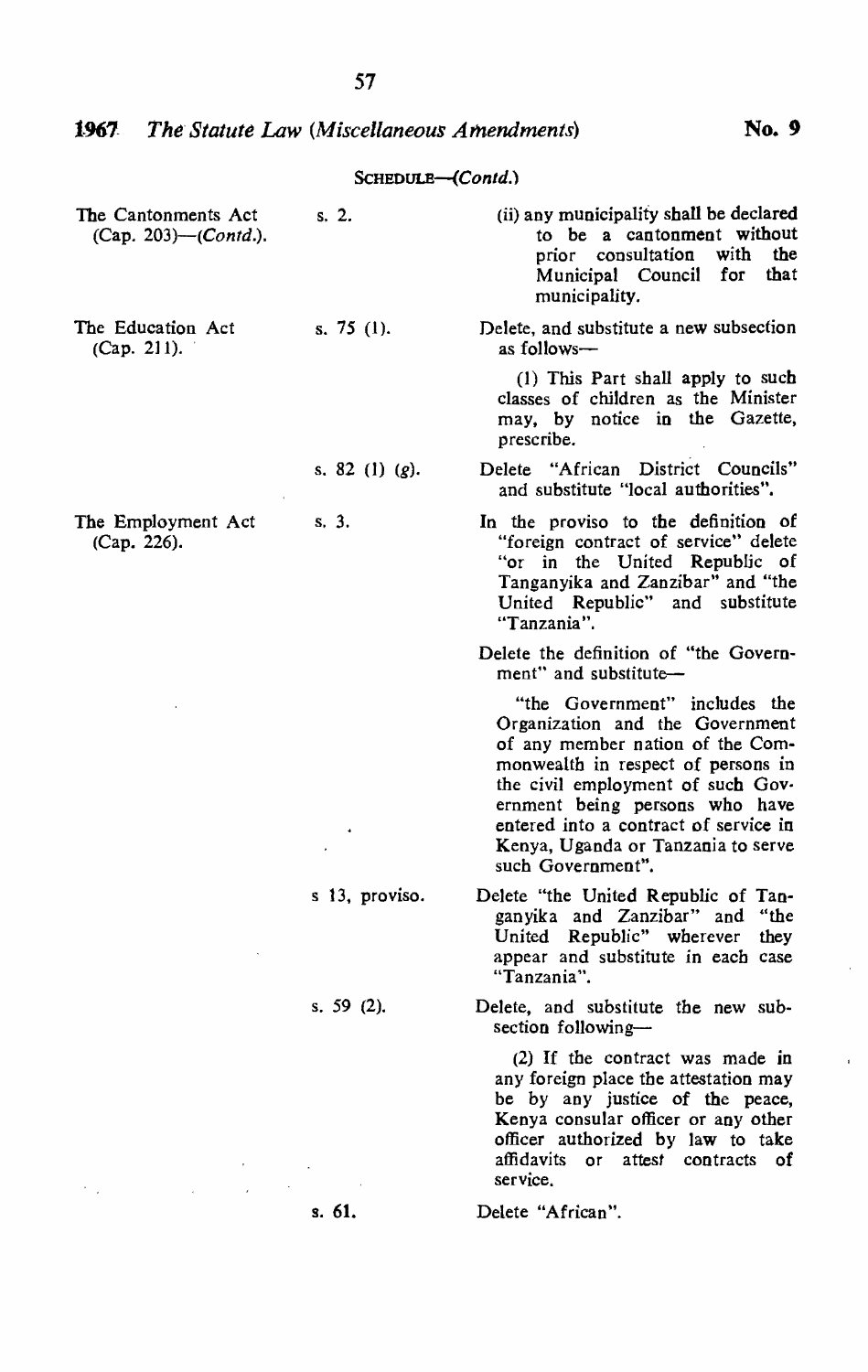#### *The Statute Law (Miscellaneous Amendments) 1967*

#### The Regulation of Wages and Conditions of Employment Act (Cap, 229). The Trade Unions Act (Cap. 233). The Kenya Society for the Blind Act (Cap. 251), The Local Government Loans Act (Cap. 270). SCHEDULB-(Contd.) s. 2. Delete the definition of "the Governs. 2. s. 53 (4). s. 61. s. 6. s. 5 (I). s. 5 (2). ment", Delete the definition of "the Government", Delete "Her Majesty or" and "or a Regional Assembly", Delete "Native Authority Act" and substitute "Chief's Authority Act". Delete subsections (2) and (3) and substitute a new subsection as  $follows (2)$  The Council shall consist of-(a) five members, being the Permanent Secretaries to the Ministries for the time being responsible for health, agriculture, social services, education and local government respectively, or the person deputed in writing from time to time by any such Permanent Secretary to take his place as a member of the Council;  $(b)$  two members appointed by the Minister; and (c) seven elected members. Delete, and substitute a new subsection as follows- (1) The Authority shall keep such capital, revenue and other accounts as the Minister for the time being responsible for finance may from time to time require, and such accounts together with a balance sheet shall be submitted for audit to the Controller and Auditor-General within four months after the end of each financial year or within such further period as the Minister may in any particular case direct. Delete "the 31st day of December" and substitute "the report of the Controller and AUditor-General on

the accounts for the preceding financial year has been received".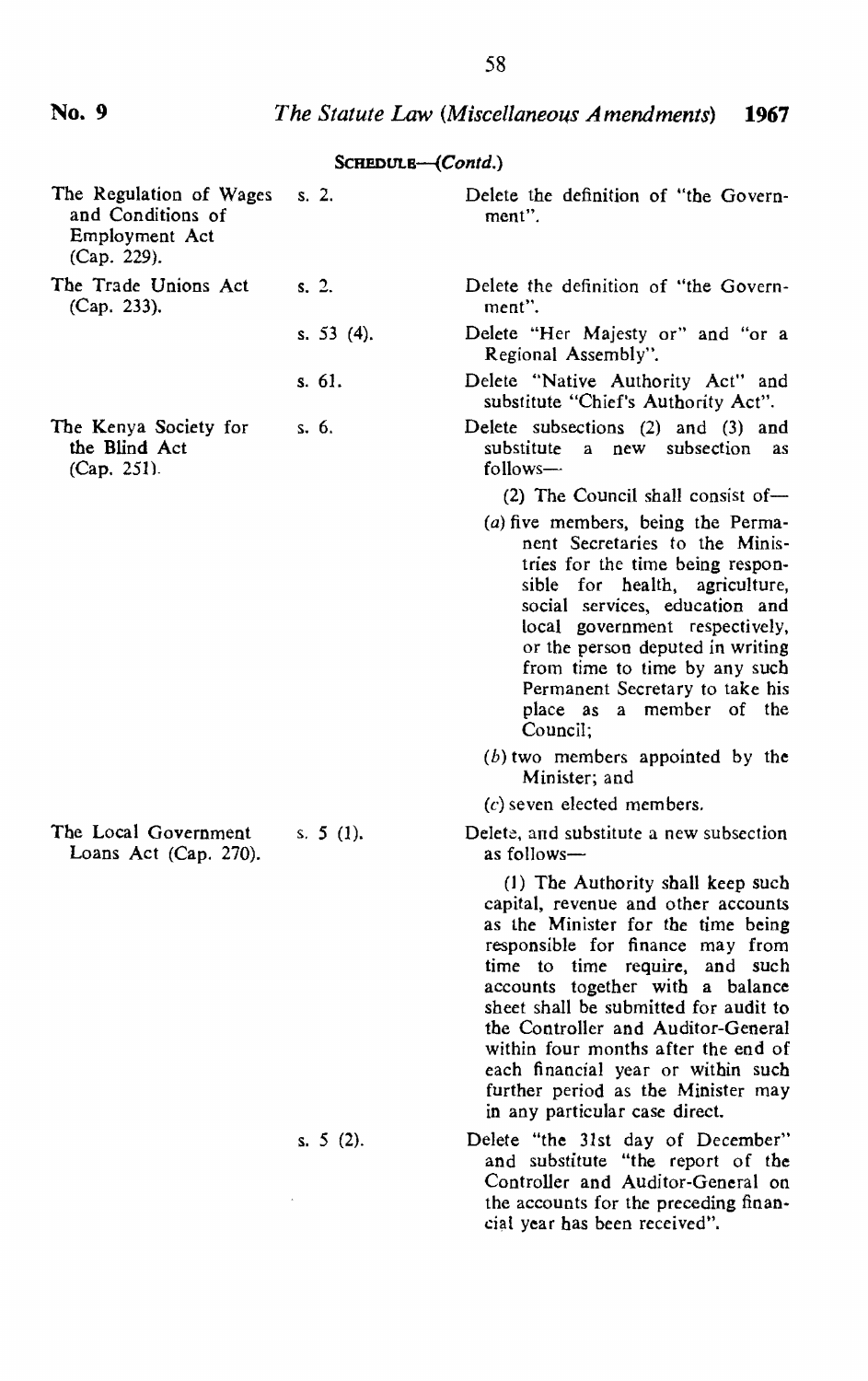| The Local Authorities<br>Provident Fund Act<br>(Cap. 272). | s. $5(1)$ .           | Delete paragraphs (a) and (b) and<br>substitute two new paragraphs as<br>follows-                                                                                                                                                                                                                                   |
|------------------------------------------------------------|-----------------------|---------------------------------------------------------------------------------------------------------------------------------------------------------------------------------------------------------------------------------------------------------------------------------------------------------------------|
|                                                            |                       | (a) the members for the time being<br>of the Local Government Staff<br>Commission established under<br>the Local Government Regula-<br>tions 1963, and the chairman<br>vice-chairman<br>οf<br>and<br>that<br>Commission shall be the chair-<br>man and vice-chairman respec-<br>tively of the Board;                |
|                                                            |                       | $(b)$ the Principal Local Government<br>Financial Officer.                                                                                                                                                                                                                                                          |
|                                                            | s. $5(2)$ and<br>(3). | Delete.                                                                                                                                                                                                                                                                                                             |
|                                                            | s. 5 (6).             | Delete, and substitute a new subsection<br>as follows—                                                                                                                                                                                                                                                              |
|                                                            |                       | (6) Six members of the Board<br>shall form a quorum.                                                                                                                                                                                                                                                                |
|                                                            | s. $5(7)$ .           | Delete "may" and substitute "shall".                                                                                                                                                                                                                                                                                |
| The Trust Land Act                                         | S. 5.                 | Delete paragraph $(a)$ and substitute-                                                                                                                                                                                                                                                                              |
| (Cap. 288).                                                |                       | $(a)$ a chairman, appointed by the<br>Minister for the time being<br>responsible for land after con-<br>sultation with the Council;.                                                                                                                                                                                |
|                                                            |                       | Delete the proviso, and substitute—                                                                                                                                                                                                                                                                                 |
|                                                            |                       | Provided that, where a Divisional<br>Board established under the Kenya<br>(Land Control) (Transitional Provi-<br>sions) Regulations 1963 has jurisdic-<br>tion over any division created under<br>this Part, that Board shall be the<br>Divisional Land Board for that<br>division for the purposes of this Act.    |
|                                                            | s.10                  | Delete, and substitute a new section as<br>follows-                                                                                                                                                                                                                                                                 |
|                                                            |                       | Appeals as to<br>10. (1) Any person who is<br>compensation dissatisfied with the rejection<br>of his application for com-<br>pensation under section 9 of<br>this Act, or with the amount<br>of the award, may, within<br>thirty days after heing noti-<br>fied of the award or rejec-<br>tion, as the case may be, |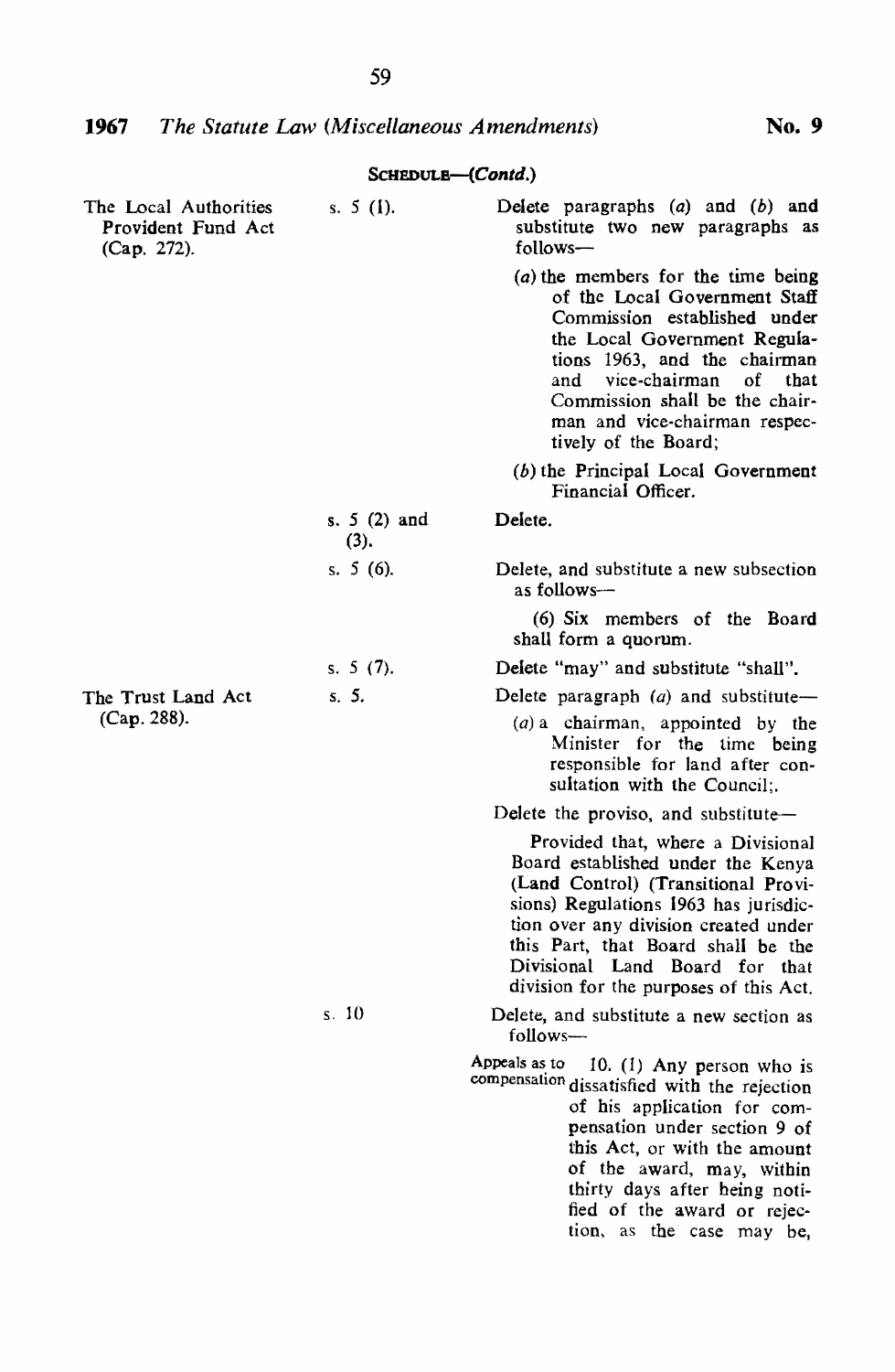| The Trust Land Act<br>(Cap. 288)—( <i>Contd.</i> ). | s. 10.      | appeal in writing through the<br>District Commissioner to the<br>Provincial Agricultural Board<br>of the Province in which the<br>land to be set apart is situate,<br>and that Board shall hear<br>and determine the appeal and<br>shall notify the appellant in<br>writing of its decision. |
|-----------------------------------------------------|-------------|----------------------------------------------------------------------------------------------------------------------------------------------------------------------------------------------------------------------------------------------------------------------------------------------|
|                                                     |             | (2) If the Commissioner of<br>Lands is dissatisfied with the<br>making of an award, or with<br>the amount of an award, he<br>may appeal in like manner<br>to the Provincial Agricultural<br>Board, who shall hear and<br>determine the matter accord-<br>ingly.                              |
|                                                     |             | (3) The Minister may make<br>regulations to provide for the<br>practice and procedure to be<br>followed in respect of appeals<br>to a Provincial Agricultural<br>Board under this section.                                                                                                   |
|                                                     |             | (4) Any party to an appeal<br>to a Provincial Agricultural<br>Board who is dissatisfied with<br>the decision of that Board<br>may appeal to the High<br>Court, whose decision shall<br>be final.                                                                                             |
| The Oil Production Act<br>(Cap. 308).               | s. $3(2)$ . | In subparagraph (ii) of paragraph (b)<br>delete the words "or Regional" in<br>both places where they appear.                                                                                                                                                                                 |
| The Agriculture Act                                 | s. 1.       | Delete, and substitute-                                                                                                                                                                                                                                                                      |
| (Cap. 318).                                         |             | Short title.<br>1. This Act may be cited<br>as the Agriculture Act.                                                                                                                                                                                                                          |
|                                                     | s. 2.       | Delete the definitions of "Central Land<br>Board" and "Provincial Agricultural<br>Committee".                                                                                                                                                                                                |
|                                                     |             | Insert in the appropriate alphabetical<br>order the new definition-                                                                                                                                                                                                                          |
|                                                     |             | "Central Land Board" means the<br>Central Land Board established by<br>section 187 of the former Constitu-<br>tion of Kenya as set out in Schedule<br>2 of the Kenya Order in Council<br>1963:                                                                                               |
|                                                     |             |                                                                                                                                                                                                                                                                                              |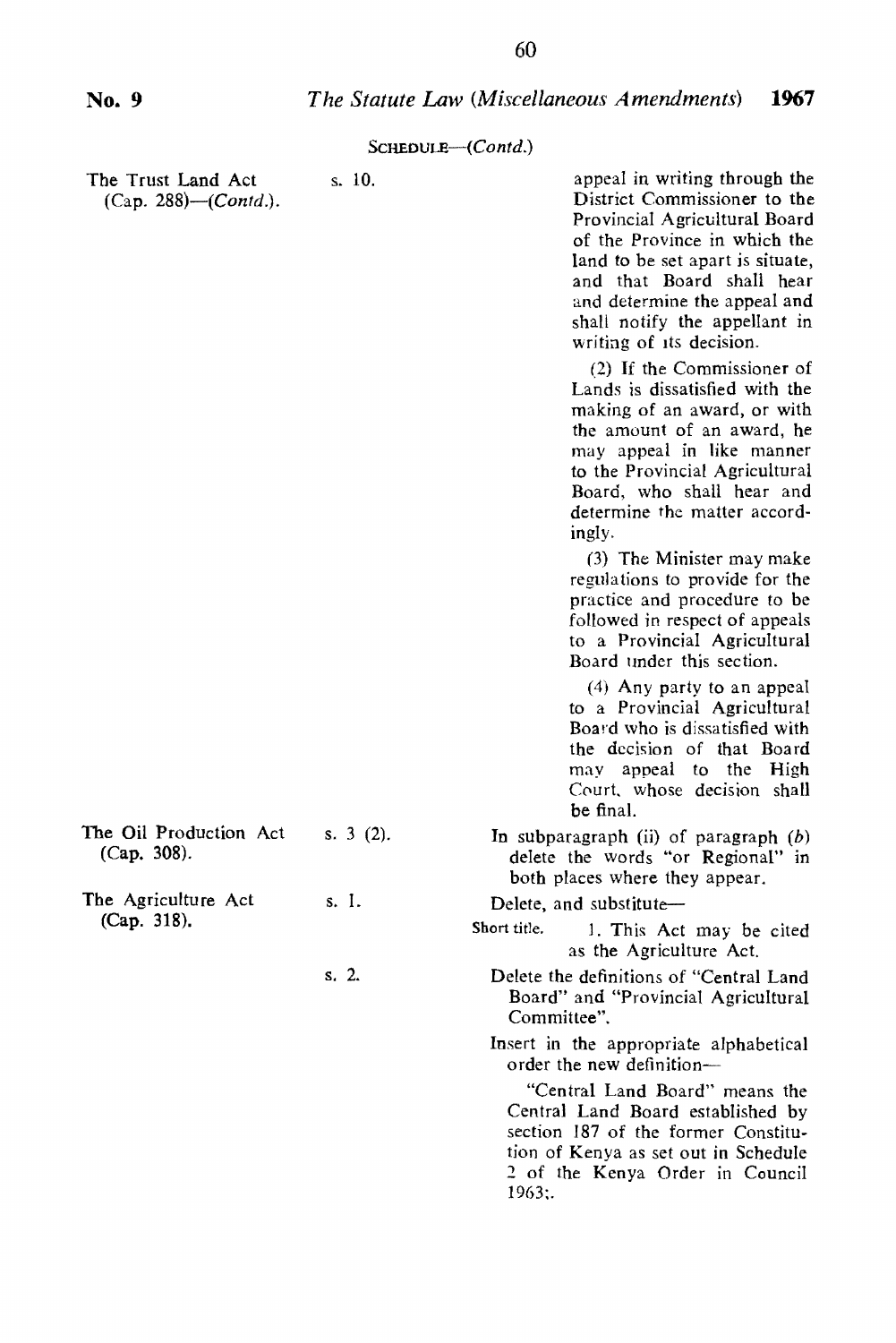| The Agriculture Act<br>(Cap. 318)-(Contd.). | s. 2.                                        | In the definition of "Fund" delete<br>"section 172" and substitute "section<br>$168"$ .                                                                                                                                                         |
|---------------------------------------------|----------------------------------------------|-------------------------------------------------------------------------------------------------------------------------------------------------------------------------------------------------------------------------------------------------|
|                                             |                                              | In the definition of "large-scale farm"<br>delete "twenty" and substitute "ten".                                                                                                                                                                |
|                                             | s. 2 (4) (a).                                | Delete "or a Province" and "or a<br>Provincial" wherever they appear.                                                                                                                                                                           |
|                                             | s. 22 $(1)$ .                                | Delete and substitute-                                                                                                                                                                                                                          |
|                                             |                                              | $(1)$ Except where the Minister<br>otherwise approves, there shall be<br>established a District Agricultural<br>Committee for every district.                                                                                                   |
|                                             | s. 22 (3).                                   | Delete, and substitute-                                                                                                                                                                                                                         |
|                                             |                                              | $(3)$ (a) The chairman of a District<br>Agricultural Committee shall be<br>appointed by the Minister from<br>among the members thereof.                                                                                                         |
|                                             |                                              | $(b)$ The members of a District<br>Agricultural Committee shall elect<br>annually a deputy chairman from<br>among the persons elected<br><b>OF</b><br>appointed in accordance with para-<br>graph $(a)$ of subsection $(2)$ of this<br>section. |
|                                             |                                              | $(c)$ In the absence of the chairman<br>and deputy chairman from a meeting<br>the members present at the meeting<br>shall elect one of themselves to<br>preside at that meeting.                                                                |
|                                             | ss. 22, 23, 24,<br>26, 30, 31, 33<br>and 35. | Delete "Regional Assembly" wherever<br>it appears, and substitute "Minister".                                                                                                                                                                   |
|                                             | s. 29 $(1)$ .                                | Delete, and substitute-                                                                                                                                                                                                                         |
|                                             |                                              | (1) There shall be established a<br>Provincial Agricultural Board for<br>every province.                                                                                                                                                        |
|                                             | s. $29(2)$ .                                 | Delete paragraph $(a)$ .                                                                                                                                                                                                                        |
|                                             |                                              | Add at the end of this subsection a<br>new subsection as follows-                                                                                                                                                                               |
|                                             |                                              | $(3)$ (a) The chairman of a Pro-<br>vincial Agricultural Committee shall<br>be appointed by the Minister from<br>among the members thereof.                                                                                                     |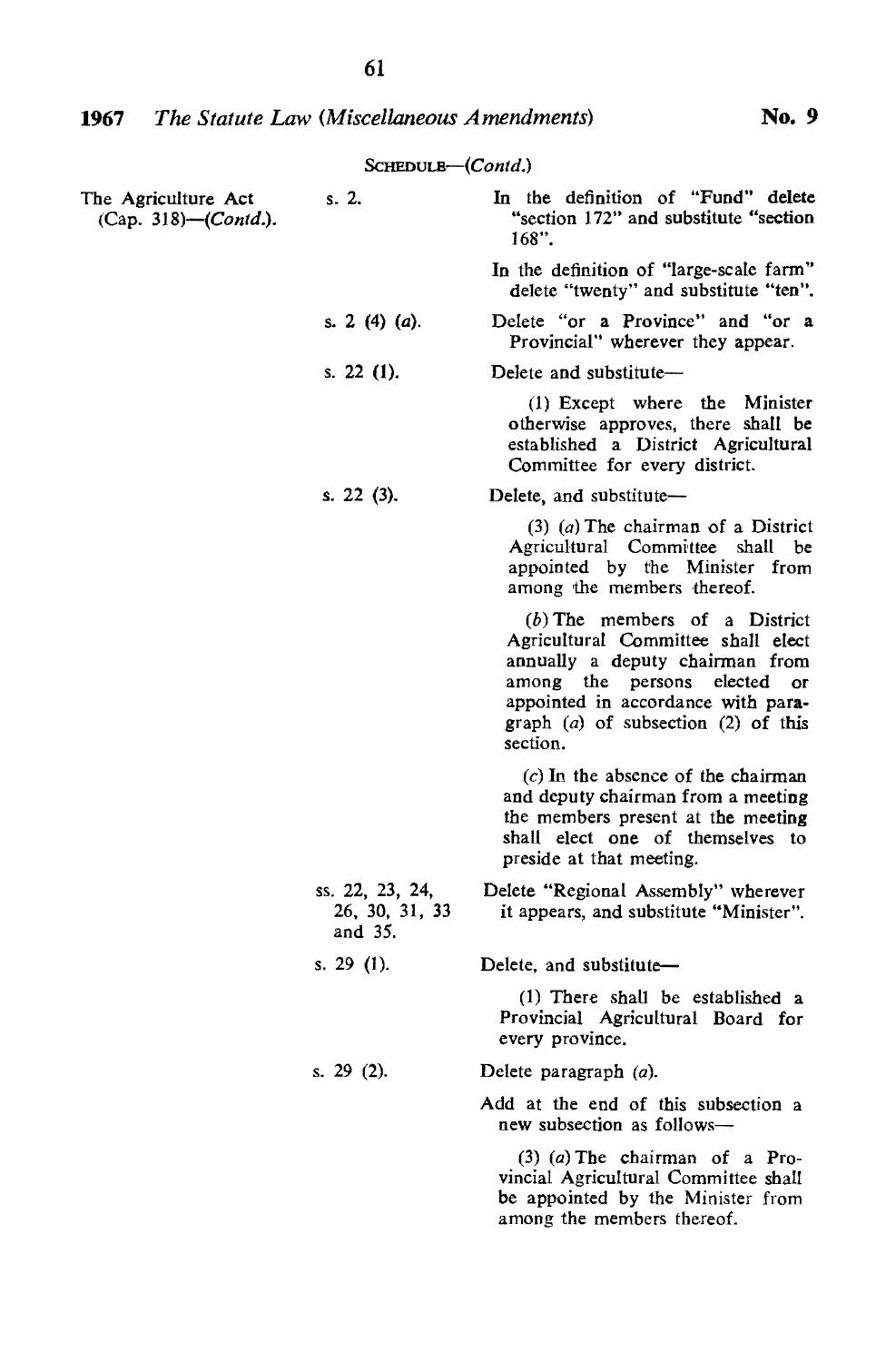| The Agriculture Act<br>(Cap. 318)–( <i>Contd.</i> ). | s. $29(2)$ .            | (b) The members of a Provincial<br>Agricultural<br>Board<br>shall<br>elect<br>annually a deputy chairman from<br>among the persons appointed in<br>accordance with paragraph (b) of<br>subsection (2) of this section.<br>$(c)$ In the absence of the chairman<br>and deputy chairman from a meeting<br>the members present at the meeting<br>shall elect one of themselves to<br>preside at that meeting.                                                                                                                                                                                                                                                                                                                                                                          |
|------------------------------------------------------|-------------------------|-------------------------------------------------------------------------------------------------------------------------------------------------------------------------------------------------------------------------------------------------------------------------------------------------------------------------------------------------------------------------------------------------------------------------------------------------------------------------------------------------------------------------------------------------------------------------------------------------------------------------------------------------------------------------------------------------------------------------------------------------------------------------------------|
|                                                      | s.30.                   | Delete "and methods of appointment<br>of a deputy chairman".                                                                                                                                                                                                                                                                                                                                                                                                                                                                                                                                                                                                                                                                                                                        |
|                                                      | s. $32(c)$ .            | Delete.                                                                                                                                                                                                                                                                                                                                                                                                                                                                                                                                                                                                                                                                                                                                                                             |
|                                                      | s. $32(d)$ .            | Delete ", with the consent of the<br>Regional Assembly,".                                                                                                                                                                                                                                                                                                                                                                                                                                                                                                                                                                                                                                                                                                                           |
|                                                      | s. 35 (1) ( <i>a</i> ). | Delete, and substitute-                                                                                                                                                                                                                                                                                                                                                                                                                                                                                                                                                                                                                                                                                                                                                             |
|                                                      |                         | (a) seven members, one to represent<br>each of the seven provinces,<br>appointed by the Minister;.                                                                                                                                                                                                                                                                                                                                                                                                                                                                                                                                                                                                                                                                                  |
|                                                      | s.62A.                  | Delete.                                                                                                                                                                                                                                                                                                                                                                                                                                                                                                                                                                                                                                                                                                                                                                             |
|                                                      | $s$ 65 (2).             | Delete, and substitute-                                                                                                                                                                                                                                                                                                                                                                                                                                                                                                                                                                                                                                                                                                                                                             |
|                                                      |                         | (2) As soon as may be after the<br>expiration of such period of 14 days,<br>the Provincial Agricultural Board,<br>having taken into consideration any<br>representations made to it under<br>subsection (1) of this section, may<br>submit a report embodying such<br>representations (if any) as aforesaid<br>and such facts and circumstances<br>relating to the management or deve-<br>lopment of the land as are known to<br>the Provincial Agricultural Board,<br>to the Central Agricultural Board,<br>and, whether or not it decides to<br>submit such a report, communicate<br>its decision in writing to the person<br>upon whom the notice was served:<br>Provided that no such report shall<br>be made without prior inspection of<br>the land by at least one member of |

the Provincial Agricultural Board, the owner or occupier having been given reasonable opportunity for himself or his representative to attend such inspection.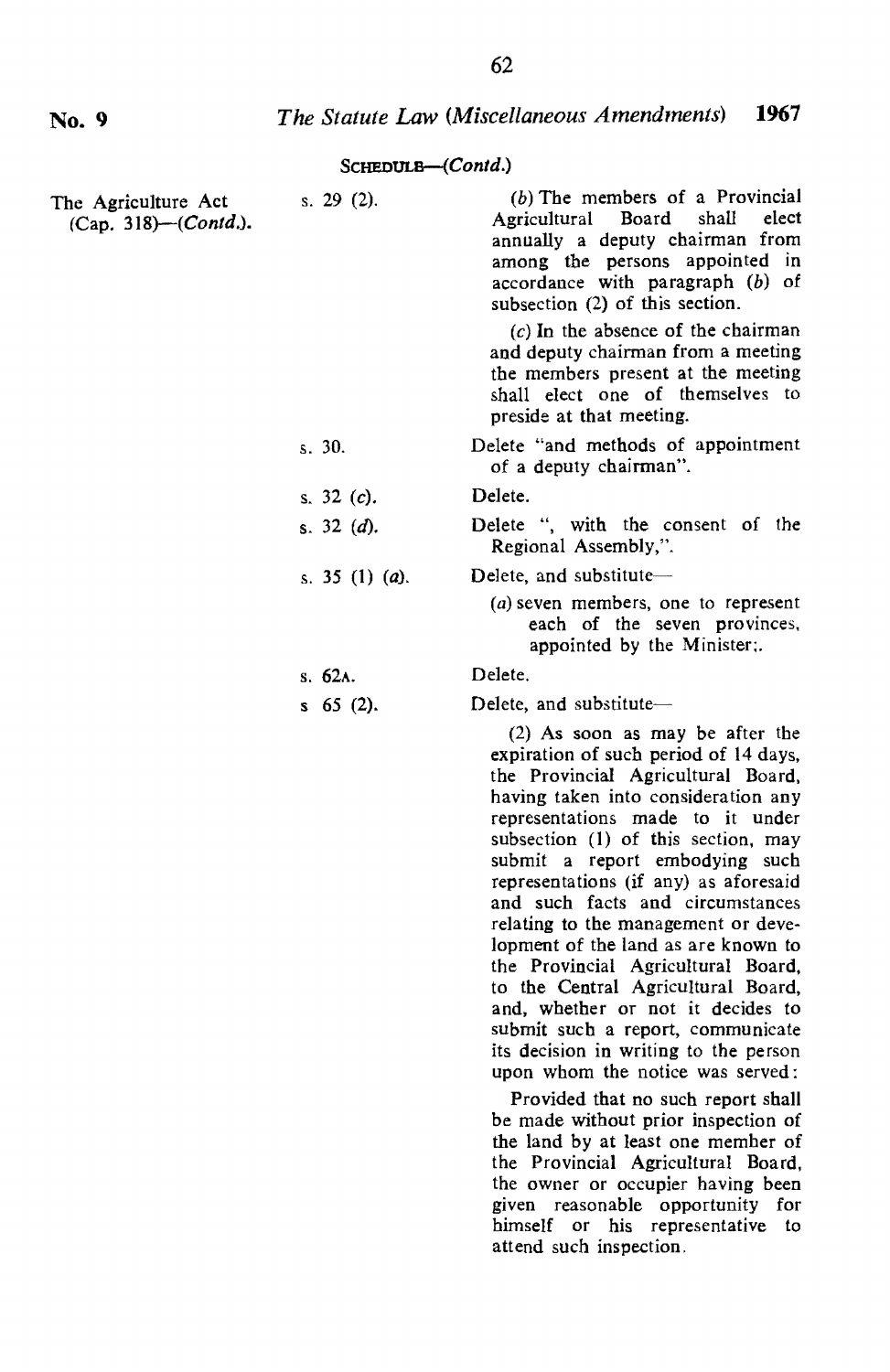|                                                         | SCHEDULE-(Contd.)                            |                                                                                                                                                                                                                                                                                                                                                                                                                                                                                         |
|---------------------------------------------------------|----------------------------------------------|-----------------------------------------------------------------------------------------------------------------------------------------------------------------------------------------------------------------------------------------------------------------------------------------------------------------------------------------------------------------------------------------------------------------------------------------------------------------------------------------|
| The Agriculture Act<br>(Cap. 318)–( <i>Contd.</i> ).    | s. $66(3)$ .                                 | Delete "Agricultural Board"<br>and<br>substitute "Provincial Agricultural<br>Board".                                                                                                                                                                                                                                                                                                                                                                                                    |
|                                                         | ss. 74a. 81a.                                | Delete.                                                                                                                                                                                                                                                                                                                                                                                                                                                                                 |
|                                                         | s. 168 (2) (a).                              | Delete "the Central Legislature" and<br>substitute "Parliament".                                                                                                                                                                                                                                                                                                                                                                                                                        |
|                                                         | s. 174.                                      | Delete "Land and Agricultural Bank<br>Act" and substitute "Agricultural<br>Credit Act".                                                                                                                                                                                                                                                                                                                                                                                                 |
|                                                         | s. 222.                                      | Delete, and substitute-                                                                                                                                                                                                                                                                                                                                                                                                                                                                 |
|                                                         |                                              | Provisions<br>222. The provisions of any<br>of rules<br>rules or regulations made<br>under this<br>under section 48 or section<br>Act to<br>184 of this Act shall prevail<br>prevail over<br>by-laws.<br>over those of any by-laws<br>made by a local authority<br>under the Local Government<br>Regulations 1963<br>to<br>the<br>extent of any inconsistency<br>between the two, or in so far<br>as the subject matter of the<br>rules and regulations and the<br>by-laws is the same. |
| The Crop Production<br>and Livestock Act<br>(Cap. 321). | s. 6.                                        | Insert ", agricultural produce" imme-<br>diately after "crop" wherever that<br>word appears in the section.                                                                                                                                                                                                                                                                                                                                                                             |
| The Agricultural Credit                                 | s. 4 (1) ( <i>a</i> ).                       | Delete, and substitute-                                                                                                                                                                                                                                                                                                                                                                                                                                                                 |
| Act (Cap. 323).                                         |                                              | (a) seven persons, one to represent<br>each of the seven provinces,<br>appointed by the Minister;.                                                                                                                                                                                                                                                                                                                                                                                      |
|                                                         | ss. 36, 55,<br>Schedule,<br>covenant $(7)$ . | Delete "or a Regional Assembly"<br>wherever it appears.                                                                                                                                                                                                                                                                                                                                                                                                                                 |
|                                                         | s. $46(3)$ and<br>$(5)$ ,                    | Delete<br>"public"<br>and<br>substitute<br>"Government".                                                                                                                                                                                                                                                                                                                                                                                                                                |
|                                                         | s. 54 (5).                                   | Delete "Crown".                                                                                                                                                                                                                                                                                                                                                                                                                                                                         |
|                                                         |                                              | Insert the words "from the Govern-<br>ment" immediately after "grant".                                                                                                                                                                                                                                                                                                                                                                                                                  |
| The Suppression of<br>Noxious Weeds Act<br>(Cap. 325).  | s, 2.                                        | Delete<br>"public"<br>and<br>substitute<br>"Government".                                                                                                                                                                                                                                                                                                                                                                                                                                |
| The Grass Fires Act<br>(Cap. 327).                      | s. 2.                                        | In the definition of "owner<br>and<br>occupier", delete "and in respect of<br>Regional land the Regional Assem-                                                                                                                                                                                                                                                                                                                                                                         |

bly or its appointed agents,".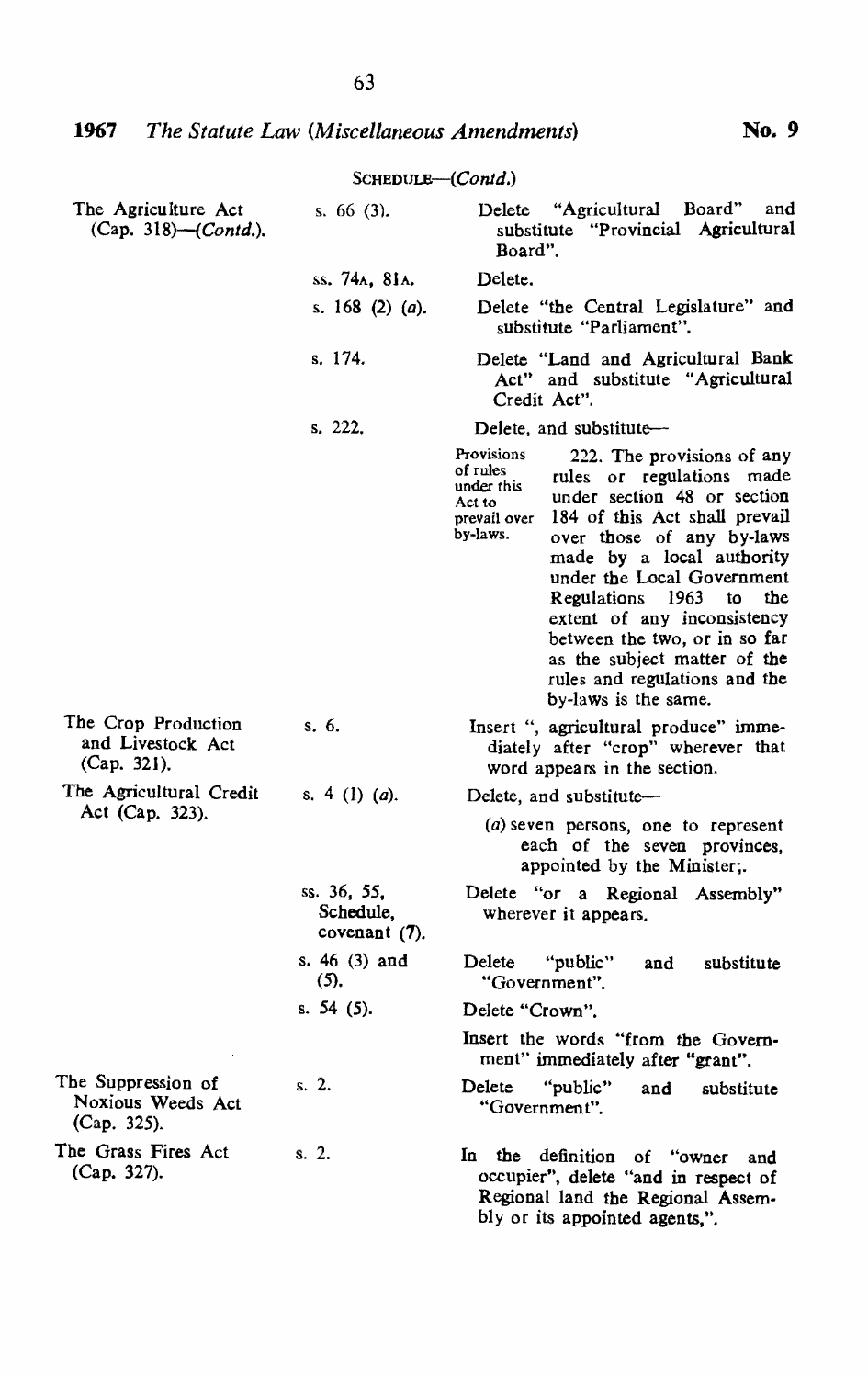| No. 9                                       |                         | The Statute Law (Miscellaneous Amendments)<br>1967                                                                                                                                                                                                                                                 |
|---------------------------------------------|-------------------------|----------------------------------------------------------------------------------------------------------------------------------------------------------------------------------------------------------------------------------------------------------------------------------------------------|
|                                             | $S$ CHEDULE $-(Contd.)$ |                                                                                                                                                                                                                                                                                                    |
| The Grass Fires Act<br>(Cap. 327)—(Contd.). | $s, 2$ .                | Insert in its appropriate alphabetical<br>order the new definition-                                                                                                                                                                                                                                |
|                                             |                         | "reserved areas" means Trust land<br>in the North-Eastern Province and<br>the Isiolo, Marsabit, Turkana and<br>Samburu Districts:.                                                                                                                                                                 |
| The Coffee Act<br>(Cap. 333).               | s. $3(2)$ .             | Delete paragraph $(b)$ and substitute-                                                                                                                                                                                                                                                             |
|                                             |                         | $(b)$ of those appointed under para-<br>graph $(c)$ , four shall retire at<br>the end of the first year, four<br>at the end of the second year<br>and three at the end of the<br>third year, and so on for each<br>succeeding three years;.                                                        |
| The Cotton Lint and                         | s. 3 (2) (a)            | Delete, and substitute-                                                                                                                                                                                                                                                                            |
| Seed Marketing Act<br>(Cap. 335).           | and $(b)$ .             | $(a)$ a chairman, who shall be ap-<br>pointed by the Minister, either<br>from among the members of the<br>Board or from elsewhere;                                                                                                                                                                 |
|                                             |                         | $(b)$ the Director of Agriculture, or,<br>if the Director of Agriculture is<br>appointed as chairman of the<br>Board or for any other reason<br>is unable to take his place as<br>a member of the Board, the<br>person deputed in writing from<br>time to time by the Director of<br>Agriculture;. |
| The Dairy Industry Act<br>(Cap. 336).       | s. 19                   | Add at the end a new paragraph as<br>follows-                                                                                                                                                                                                                                                      |
|                                             |                         | (v) making different provisions with<br>respect to different cases or<br>classes of case, different areas,<br>seasons or circumstances, and<br>for different purposes of this<br>Act and may impose conditions<br>and restrictions and<br>make<br>exceptions.                                      |
|                                             | s. 20.                  | Add at the end two new paragraphs as<br>follows-                                                                                                                                                                                                                                                   |
|                                             |                         | $(d)$ the particulars, information,<br>proof or evidence to he fur-<br>nished as to any question or<br>matter arising under this Act or<br>such regulations:                                                                                                                                       |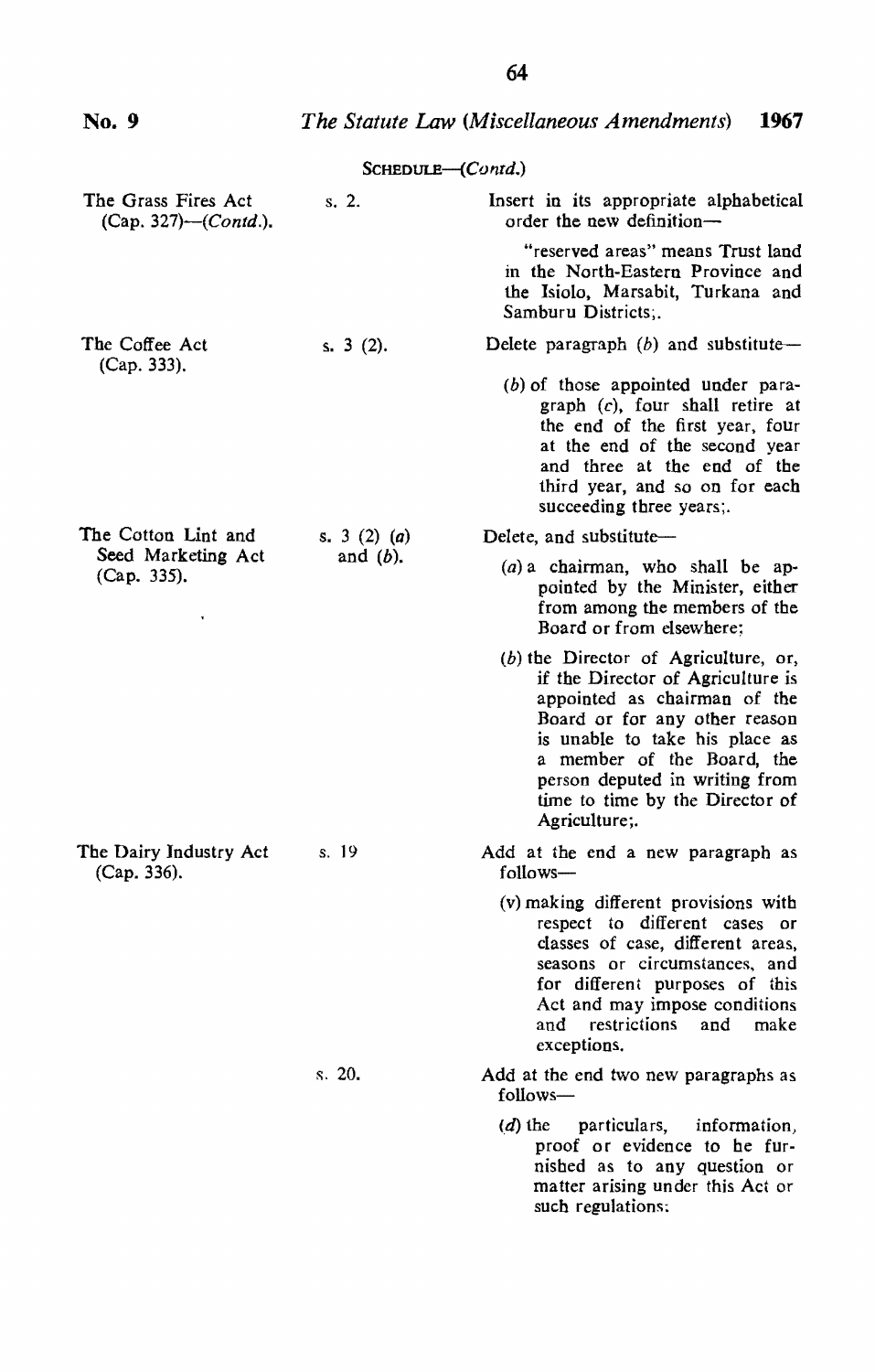| The Dairy Industry Act<br>(Cap. 336)-(Contd.). | s. 20. | (e) imposing on any person accused<br>of an offence under this Act or<br>such regulations the burden of<br>proving particular facts, but not<br>so as to impose on any accused<br>person the general burden of<br>proving his innocence.                                                           |
|------------------------------------------------|--------|----------------------------------------------------------------------------------------------------------------------------------------------------------------------------------------------------------------------------------------------------------------------------------------------------|
| The Tea Act<br>(Cap. 343).                     | s. 2.  | Delete the definitions "Non-scheduled<br>Areas" and "Scheduled Areas".                                                                                                                                                                                                                             |
|                                                |        | Add at the end of the definition of<br>"tea" the words "and its leaf".                                                                                                                                                                                                                             |
|                                                |        | Delete "Tanganyika" and substitute<br>"Tanzania".                                                                                                                                                                                                                                                  |
|                                                | s.3.   | Delete, and substitute two new sections<br>as follows-                                                                                                                                                                                                                                             |
|                                                |        | Establish-<br>$3. (1)$ There<br>is.<br>hereby<br>ment of<br>established a Board, to be<br>Board.<br>known as the Tea Board of<br>Kenya, which shall consist<br>of—                                                                                                                                 |
|                                                |        | $(a)$ a chairman, who shall<br>be appointed by the<br>Minister either from<br>among the members<br>of the Board or from<br>elsewhere:                                                                                                                                                              |
|                                                |        | $(b)$ the Director of Agri-<br>culture<br>or,<br>if the<br>Director of Agricul-<br>ture is appointed as<br>chairman<br>of<br>the<br>Board,<br>the<br>person<br>deputed in<br>writing<br>from time to time by<br>the Director of Agri-<br>culture to take his<br>place as a member of<br>the Board; |
|                                                |        | (c) one member, who shall<br>be appointed by the<br>African<br>East<br>Tea<br>Trade Association and<br>shall hold office for a<br>period of three years;                                                                                                                                           |
|                                                |        | (d) the General Manager<br>of the Kenya Tea De-<br>velopment Authority<br>and four other mem-<br>bers, appointed by the                                                                                                                                                                            |

 $\bar{z}$ 

 $\hat{\mathbb{F}}$ 

Ļ,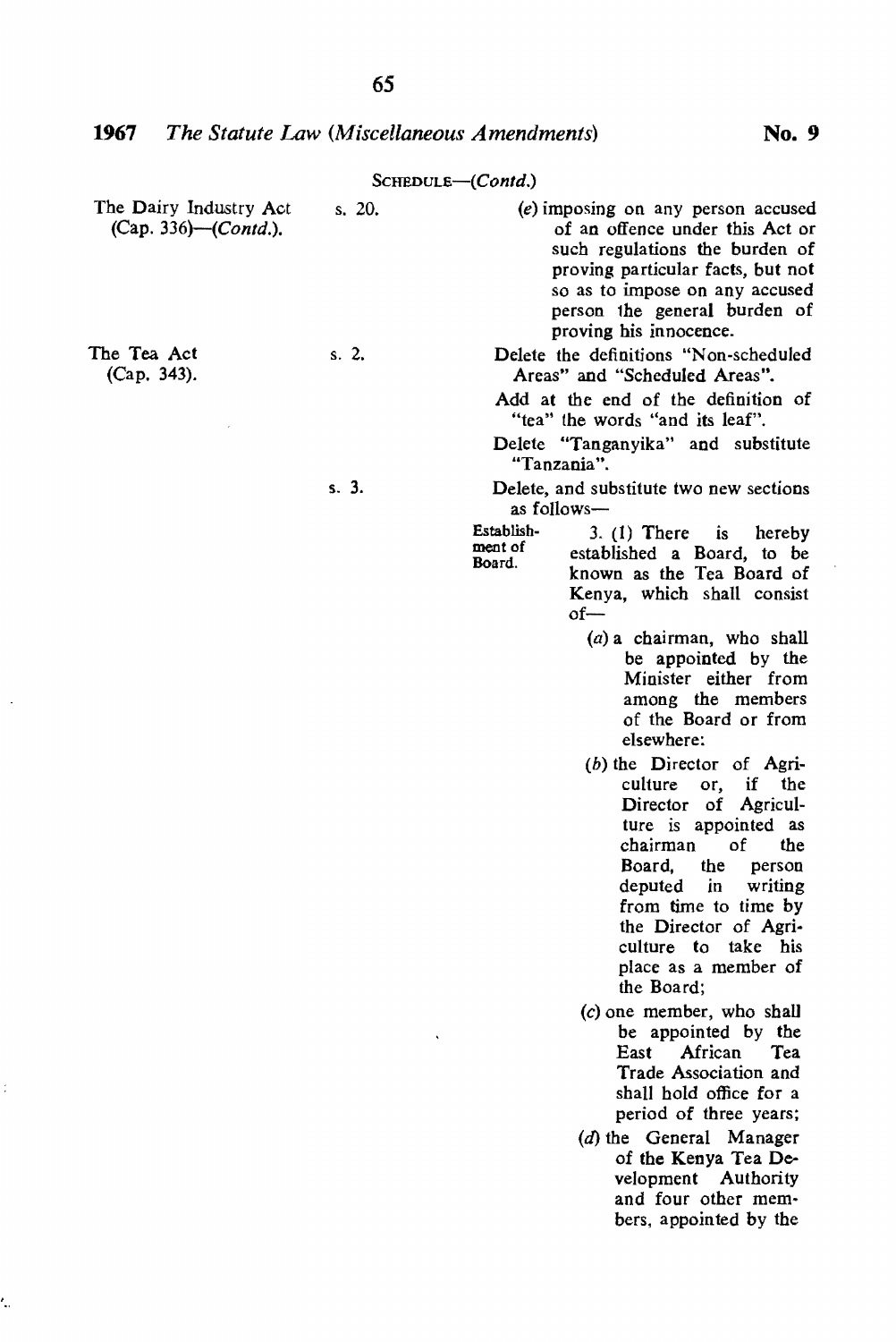### *The Statute Law (Miscellaneous Amendments)* **1967**

#### SCHEDULE-(Contd.)

The Tea Act  $(Cap. 343)$ — $(Cond.)$ .

s. 3. Minister to represent the interests of licen-<br>sees. selected after sees, selected consultation with such Authority.

- $(e)$  five members, appointed by the Minister to represent the interests of licensees, selected after consultation with the Kenya Tea Growers Association.
- $(f)$  not more than three members who shall be<br>appointed by the appointed Minister from amongst persons who, in his opinion, possess knowledge and experience likely to be of benefit to the Board.

(2) Any member of the Board may authorize a representative to attend any meeting of the Board in his place, and any such representative shall be deemed to be a member of the Board for the purposes of any meeting which he is so authorized to attend.

(3) The Board may co-opt to serve on it for such length of time as it thinks fit any person or persons whose assistance or advice it may require, but a person so coopted shall not be entitled to vote at any meeting of the Board or be counted as a member for the purpose of forming a quorum.

(4) The Board shall elect a deputy cbairman annually from amongst its members.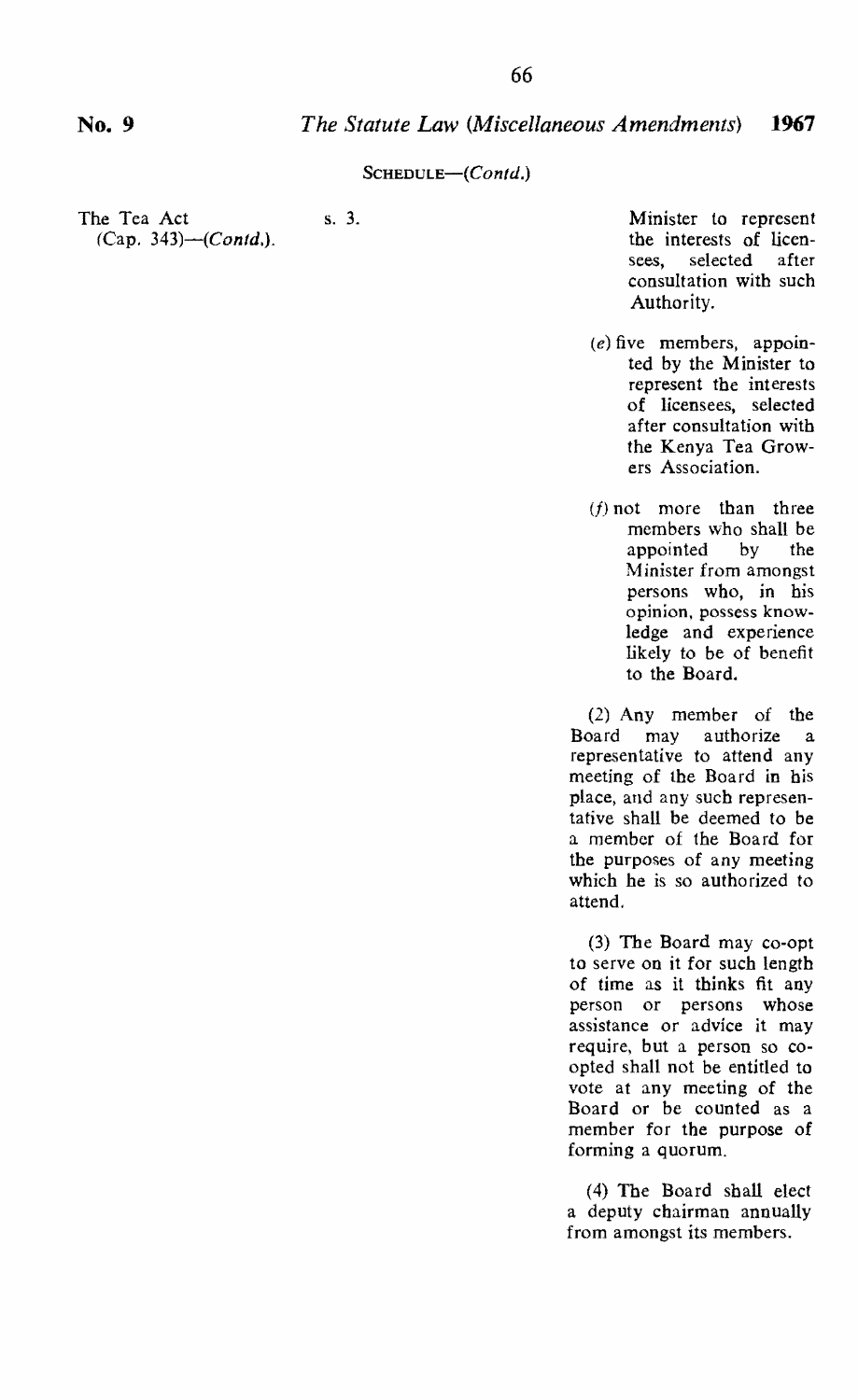Tenure of office.

The Tea Act  $(Cap. 343) - (Cond.)$ . s. 3.

(5) Any member who ceases to hold office as such shall be eligible for reappointment.

3A. (1) This section shall apply to the chairman and other members of the Board who are appointed by the Minister.

(2) Subject as hereinafter provided, the chairman and other members to whom this section applies shall hold or vacate office as such in accordance with the instruments respectively appointing them.

(3) The chairman and any other member to whom this section applies may at any time, by a notice in writing under his hand addressed to the Minister, resign his office as such.

 $(4)$  If the Minister is satisfied that the chairman or any other member to whom this section applies-

- (a) has been absent from three consecutive meetings of the Board without the permission of the Board: or
- (b) has become bankrupt or made an arrangement with his creditors; or
- $(c)$  is incapacitated by physical or mental illness: or
- $(d)$  is otherwise unable or unfit to discharge the fUnctions of his office,

the Minister may declare his office as chairman or a member of the Board, as the case may be, to be vacant, and shall notify the fact in such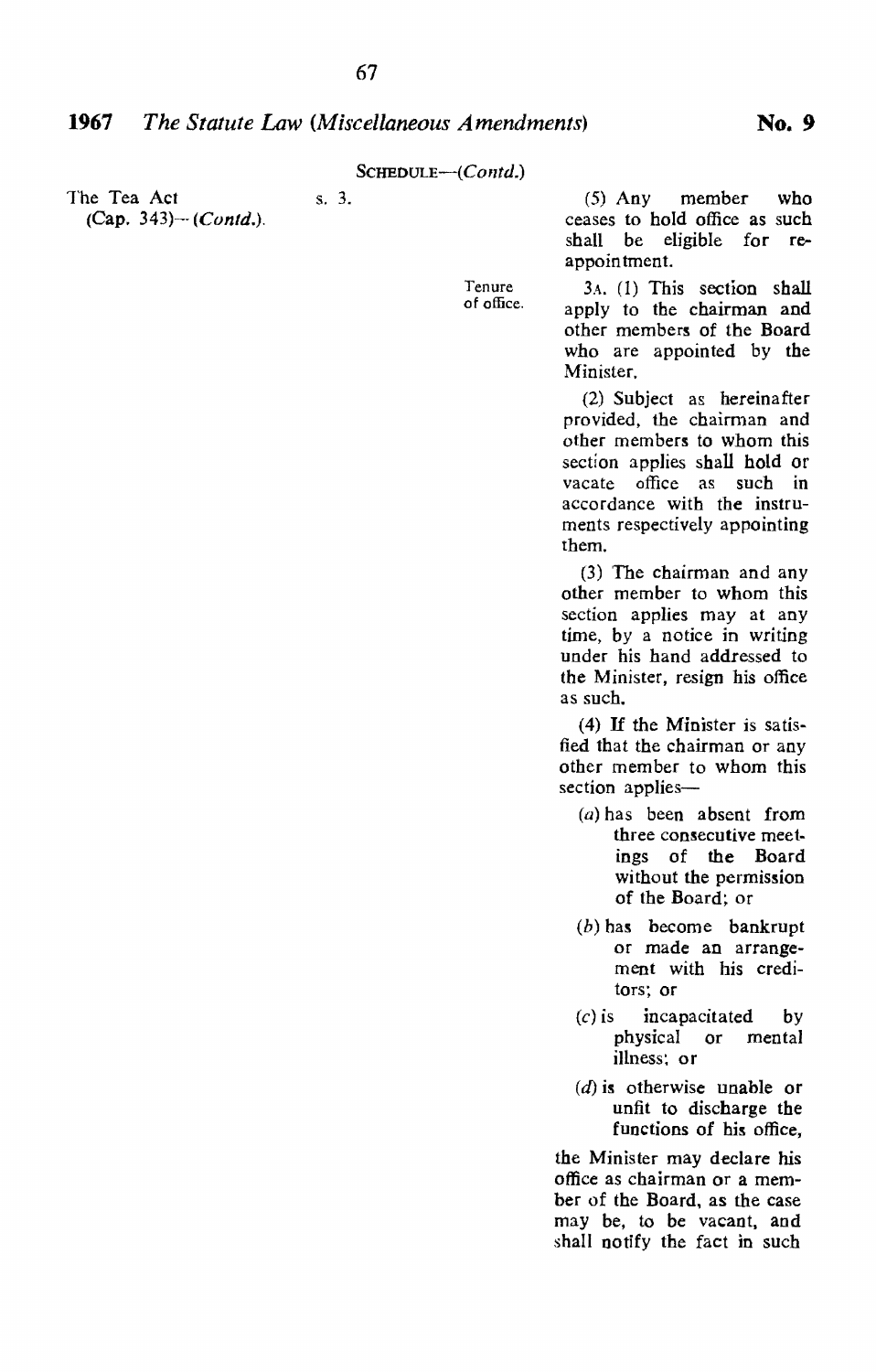prevent the commission of the offence and that the offence occurred by reason of matters beyond his control.

|                                              | SCHEDULE--(Contd.) |                                                                                                                                                                                                                                                                     |
|----------------------------------------------|--------------------|---------------------------------------------------------------------------------------------------------------------------------------------------------------------------------------------------------------------------------------------------------------------|
| The Tea Act<br>(Cap. 343)—( <i>Contd.</i> ). | s. 3.              | manner as the Minister thinks<br>fit; and thereupon the office<br>shall become vacant.                                                                                                                                                                              |
|                                              | s. 6 $(4)$ .       | Delete "five" and substitute "six" in<br>both places where it appears.                                                                                                                                                                                              |
|                                              |                    | Delete "paragraphs $(c)$ and $(e)$ " and<br>substitute "paragraph (e) and at<br>least two shall be members appoin-<br>ted under paragraph $(f)$ ".                                                                                                                  |
|                                              |                    | In the proviso, immediately before the<br>words "the said paragraphs", insert<br>the words "each of".                                                                                                                                                               |
|                                              | s. 6 $(7)$ .       | Delete.                                                                                                                                                                                                                                                             |
|                                              | s. 7.              | Delete.                                                                                                                                                                                                                                                             |
|                                              | s. 8 (4).          | Delete "the Marketing of African<br>Produce Act" and substitute "any<br>written law".                                                                                                                                                                               |
|                                              | s. 13.             | Delete "Director" in both places and<br>substitute "Minister" in each case.                                                                                                                                                                                         |
|                                              | s. $22$ (2).       | Delete "fourteen" where it first appears<br>and substitute "thirty".                                                                                                                                                                                                |
|                                              | s. 25 (1).         | Delete "with the approval of" and sub-<br>stitute "after consultation with".                                                                                                                                                                                        |
| The Veterinary Surgeons<br>Act (Cap. 366).   | s. 17.             | Delete "Her Majesty's Forces" and<br>substitute "the armed forces or any<br>foreign military, naval or air forces<br>lawfully present in Kenya".                                                                                                                    |
|                                              | s. 24 (b).         | Delete "the Council of the Royal<br>College of Veterinary Surgeons"<br>and substitute "the Board".                                                                                                                                                                  |
| The Wild Animals<br>Protection Act           | s. 17.             | Add at the end a new subsection as<br>follows-                                                                                                                                                                                                                      |
| (Cap 376).                                   |                    | (7) Where any person commits an<br>offence under this Act or any regu-<br>lations made thereunder, any holder<br>of an assistant's permit who is assis-<br>ting that person at the time of the<br>commission of that offence, shall be<br>guilty of a like offence. |
|                                              |                    | Provided that such holder shall not<br>be guilty of such offence if he estab-<br>lishes to the satisfaction of the court<br>that he exercised due diligence to                                                                                                      |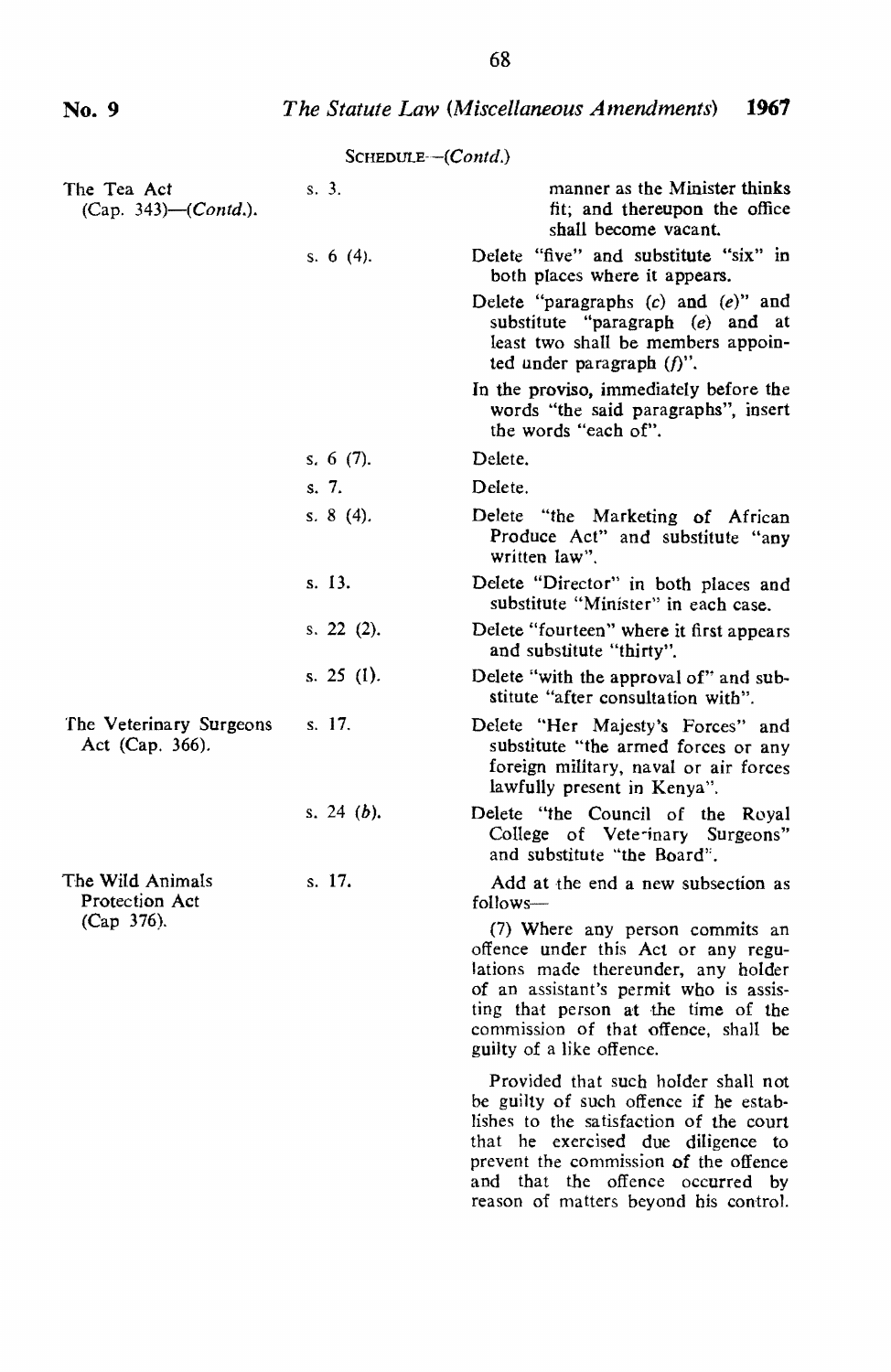|                                                   |       | www.                                                                                                                                                                                                                                                                                                             |
|---------------------------------------------------|-------|------------------------------------------------------------------------------------------------------------------------------------------------------------------------------------------------------------------------------------------------------------------------------------------------------------------|
| The National Parks of<br>Kenya Act<br>(Cap. 377). | s. 2. | Delete the definition of "competent"<br>authority" and substitute a<br>new<br>definition as follows-<br>"competent authority" means-<br>(a) in relation to Government land,<br>the Minister for the time being<br>responsible for land;                                                                          |
|                                                   |       | $(b)$ in relation to Trust land, the<br>County Council in which the<br>land is vested:                                                                                                                                                                                                                           |
|                                                   |       | $(c)$ in relation to any other land, the<br>owner thereof or the person<br>beneficially entitled to the rents<br>and profits thereof.                                                                                                                                                                            |
|                                                   | s. 3. | Delete, and substitute-                                                                                                                                                                                                                                                                                          |
|                                                   |       | Establishment<br>3. (1) The Minister, after<br>of National<br>consultation with the compe-<br>Park.<br>tent authority, may, by order,<br>declare any area of land to<br>be, or to cease to be, a<br>National Park for the pur-<br>poses of this Act:                                                             |
|                                                   |       | Provided that, if the com-<br>petent authority does not<br>consent to the declaration of<br>a National Park, no such<br>order shall be made unless<br>the National Assembly has<br>by resolution approved a<br>draft thereof, whether with<br>or without modification.<br>$(2)$ In relation to Trust<br>land, if |
|                                                   |       | the competent<br>authority does not consent<br>to the declaration of a<br>National Park, no such order<br>shall have effect until the<br>area of land has first been<br>set apart in accordance with<br>section 209 of the Constitu-<br>tion.                                                                    |
|                                                   | s.4.  | Delete, and substitute-                                                                                                                                                                                                                                                                                          |
|                                                   |       | Amendment<br>4. Subject to the provisions<br>of National<br>of section 3 of this Act, the<br>Park<br>Minister may, from time to<br>boundaries.<br>time, by order-                                                                                                                                                |

 $(a)$  assign a name to any such National Park;

69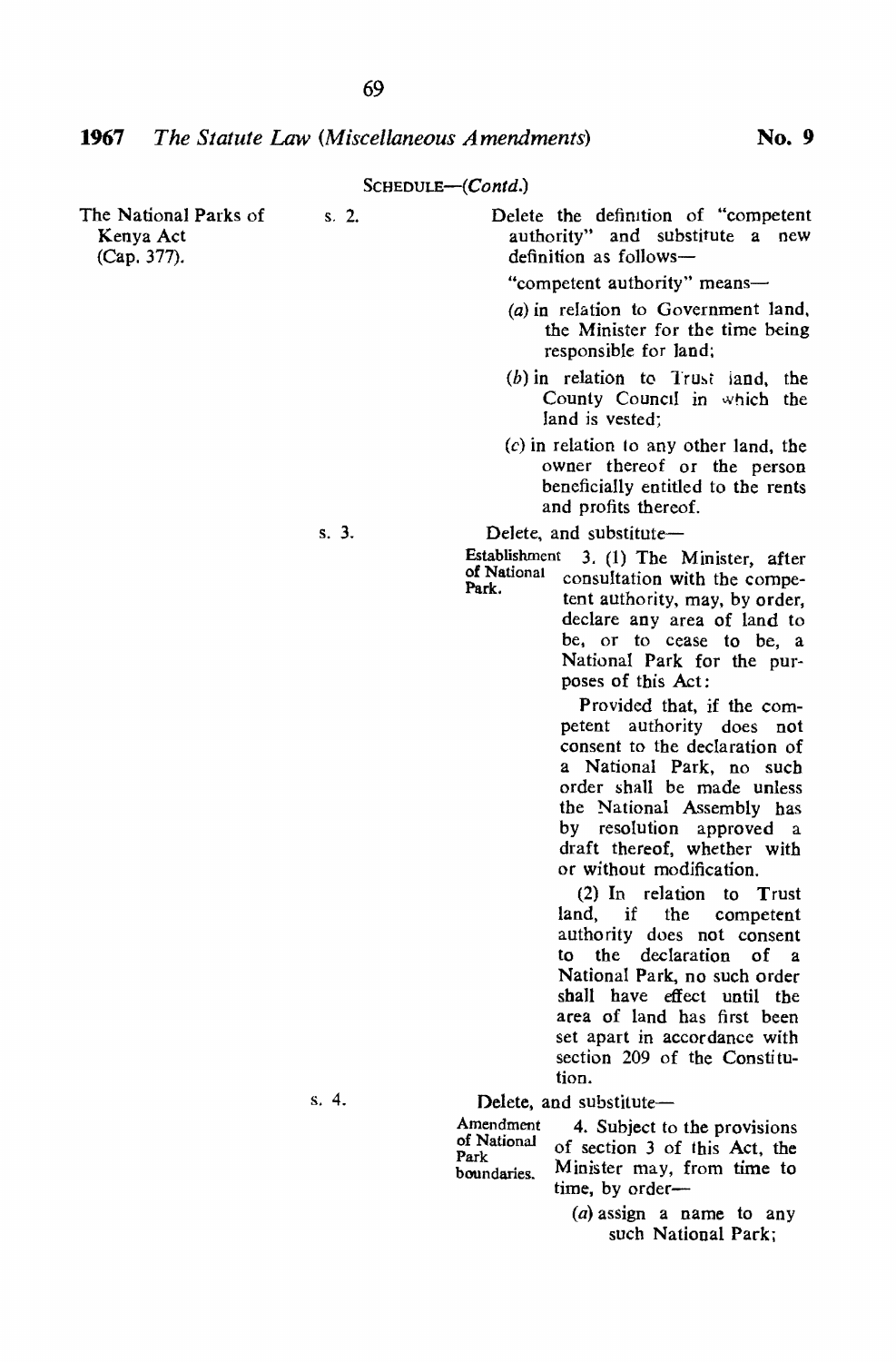| $S$ CHEDULE— $(Contd.)$ |  |
|-------------------------|--|
|-------------------------|--|

| The National Parks of<br>Kenya Act (Cap. $377$ )-<br>$(Contd.)$ . | s, 4.                       | $(b)$ define the boundaries of<br>National<br>any<br>such<br>Park, and from time<br>to time alter the same,<br>whether by adding to<br>or subtracting from<br>the area thereof, or<br>otherwise;                                                                                                                                                                                                                                                                  |
|-------------------------------------------------------------------|-----------------------------|-------------------------------------------------------------------------------------------------------------------------------------------------------------------------------------------------------------------------------------------------------------------------------------------------------------------------------------------------------------------------------------------------------------------------------------------------------------------|
|                                                                   |                             | $(c)$ amalgamate<br>two<br>٥r<br>more National Parks<br>into one:                                                                                                                                                                                                                                                                                                                                                                                                 |
|                                                                   |                             | $(d)$ divide<br>any National<br>Park into two or more<br>National Parks:                                                                                                                                                                                                                                                                                                                                                                                          |
|                                                                   |                             | $(e)$ transfer any part of a<br><b>National</b><br>Park<br>to<br>another National Park.                                                                                                                                                                                                                                                                                                                                                                           |
| The Fish Protection Act<br>(Cap. 378).                            | $s, 3$ .                    | Delete paragraph (i) of subsection (1)<br>and substitute a new paragraph as<br>follows-                                                                                                                                                                                                                                                                                                                                                                           |
|                                                                   |                             | (i) prohibiting or regulating the deli-<br>very, sale, purchase, disposal,<br>marketing and processing of<br>any fish:                                                                                                                                                                                                                                                                                                                                            |
|                                                                   |                             | Insert at the end a new subsection as<br>follows-                                                                                                                                                                                                                                                                                                                                                                                                                 |
|                                                                   |                             | $(3)$ For the purposes of sub-<br>section $(1)$ $(i)$ of this section, the<br>Minister may issue licences upon<br>such conditions as he may from<br>time to time impose, and a licence<br>issued by the Minister may vest in<br>any person, to the exclusion of all<br>other persons, a right in respect of<br>any matter referred to in that sub-<br>section; and any licence issued by<br>the Minister may relate to the whole<br>of Kenya or any part thereof. |
| The Road Authority Act<br>$(Cap. 401)$ .                          | s.3.                        | Delete "President" and substitute<br>"Minister".                                                                                                                                                                                                                                                                                                                                                                                                                  |
| The Traffic Act<br>(Cap. 403).                                    | s. $31$ (1).                | Delete "Her Majesty's dominions" and<br>substitute "the Commonwealth".                                                                                                                                                                                                                                                                                                                                                                                            |
|                                                                   | s. 35.                      | Delete "Her Majesty's Forces" and<br>substitute "the armed forces or any<br>foreign military, naval or air forces<br>lawfully present in Kenya".                                                                                                                                                                                                                                                                                                                  |
|                                                                   | s. 35 and<br>marginal note. | Delete "H.M. Forces" and substitute<br>"armed forces".                                                                                                                                                                                                                                                                                                                                                                                                            |
|                                                                   | s. $68(2)$ .                | Delete "the Legislative Council" and<br>substitute "the National Assembly".                                                                                                                                                                                                                                                                                                                                                                                       |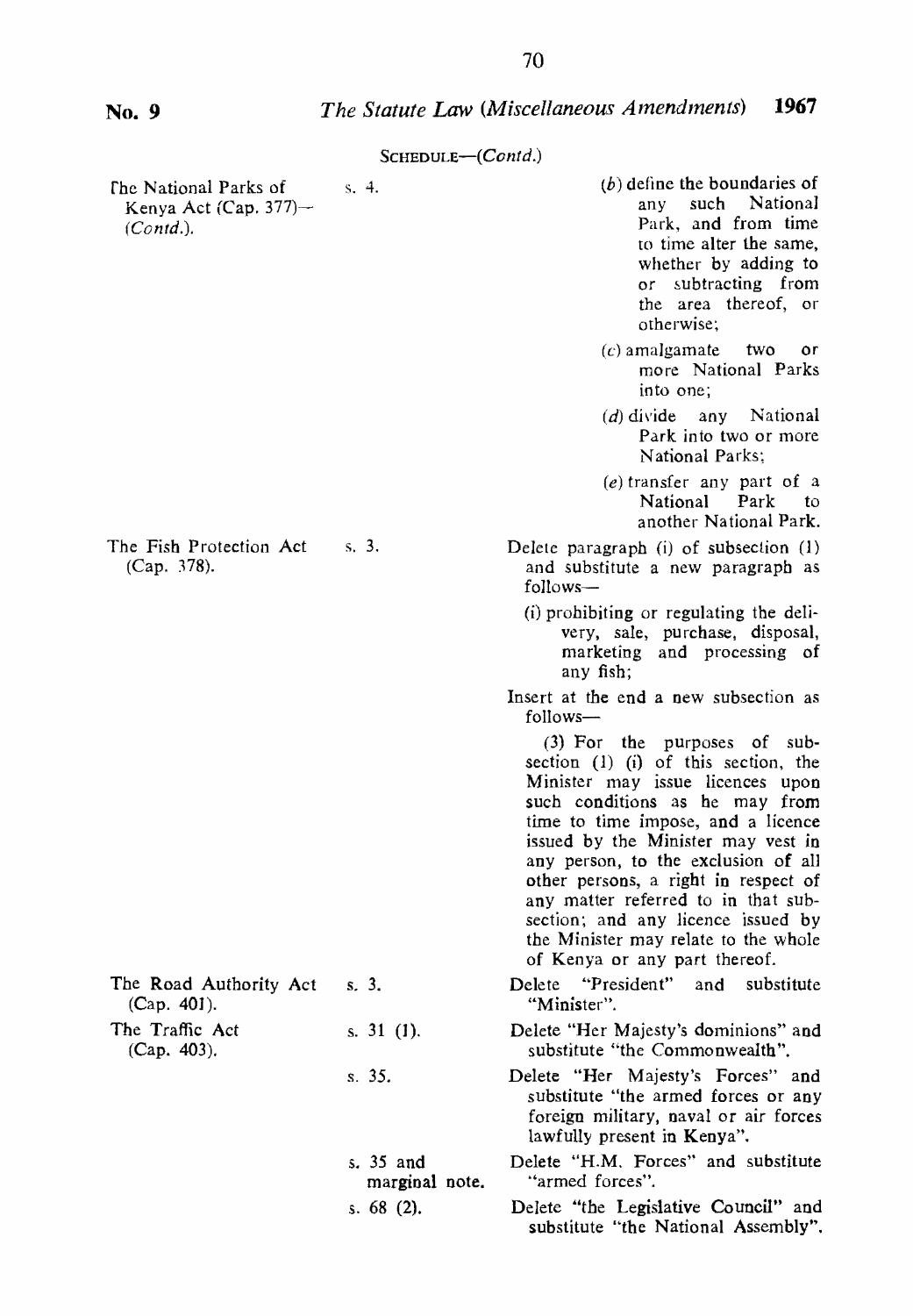| The Transport Licensing<br>Act (Cap. 404).                        | s. 3 (1) ( <i>a</i> ).                        | Delete "a Chairman appointed by the<br>Prime Minister and eight members,<br>of whom one shall be appointed by<br>the Minister to represent the Nairobi<br>Area and one appointed by each<br>Regional Assembly", and substitute<br>"a Chairman appointed by the Presi-<br>and eight other members<br>dent.<br>appointed by the Minister, one to re-<br>present the Nairobi Area and one to<br>represent each province". |
|-------------------------------------------------------------------|-----------------------------------------------|------------------------------------------------------------------------------------------------------------------------------------------------------------------------------------------------------------------------------------------------------------------------------------------------------------------------------------------------------------------------------------------------------------------------|
|                                                                   | s. 5 (1) (c)<br>proviso.                      | Delete "Tanganyika" and substitute<br>"Tanzania".                                                                                                                                                                                                                                                                                                                                                                      |
|                                                                   | s. 19.                                        | "President"<br>Delete<br>substitute<br>and<br>"Minister".                                                                                                                                                                                                                                                                                                                                                              |
| The Second-hand Motor<br>Vehicles Purchase<br>Tax Act (Cap. 484). | ss. 3 (3), 4 (1)<br>and $4(2)$ .              | Delete "Controller of Revenue" and<br>"Registrar<br>substitute<br>of<br>Motor<br>Vehicles".                                                                                                                                                                                                                                                                                                                            |
| The Companies Act<br>(Cap. 486).                                  | ss. 202 (1) $(c)$<br>and<br>371 $(2)$ $(c)$ . | Delete and substitute the new para-<br>graph following-<br>$(c)$ his nationality, if he is not a<br>Kenya citizen.                                                                                                                                                                                                                                                                                                     |
|                                                                   | s. 241 (4).                                   | Delete "Tanganyika, Zanzihar" and<br>substitute "Tanzania".                                                                                                                                                                                                                                                                                                                                                            |
|                                                                   | ss. 311, 340<br>and 341.                      | Delete "Crown" and "Crown's" and<br>substitute "Govemment" and "Gov-<br>ernment's" respectively.                                                                                                                                                                                                                                                                                                                       |
|                                                                   | s. 337.                                       | Delete "any of Her Majesty's consuls,<br>vice-consuls or pro-consuls" and<br>substitute<br>"a"<br>Kenya<br>consular<br>officer"                                                                                                                                                                                                                                                                                        |
|                                                                   | s. 376 (1) ( <i>a</i> ) (ii).                 | Delete "enactments" and "an enact-<br>ment" and substitute "legislation".                                                                                                                                                                                                                                                                                                                                              |
| The Companies Act<br>(Cap. 486).                                  | s. 382.                                       | Delete subsection (1) and substitute a<br>new subsection as follows-                                                                                                                                                                                                                                                                                                                                                   |
|                                                                   |                                               | $(1)$ There shall be a Registrar, a<br>Deputy Registrar and such Assistant<br>Registrars as may be necessary for<br>the registration of companies under<br>this Act.                                                                                                                                                                                                                                                   |
|                                                                   |                                               | Add at the end a new subsection as<br>follows-                                                                                                                                                                                                                                                                                                                                                                         |
|                                                                   |                                               | (4) The Minister may make regu-<br>lations with respect to the duties of<br>the Registrar, Deputy Registrar and<br>Assistant Registrars under this Act.                                                                                                                                                                                                                                                                |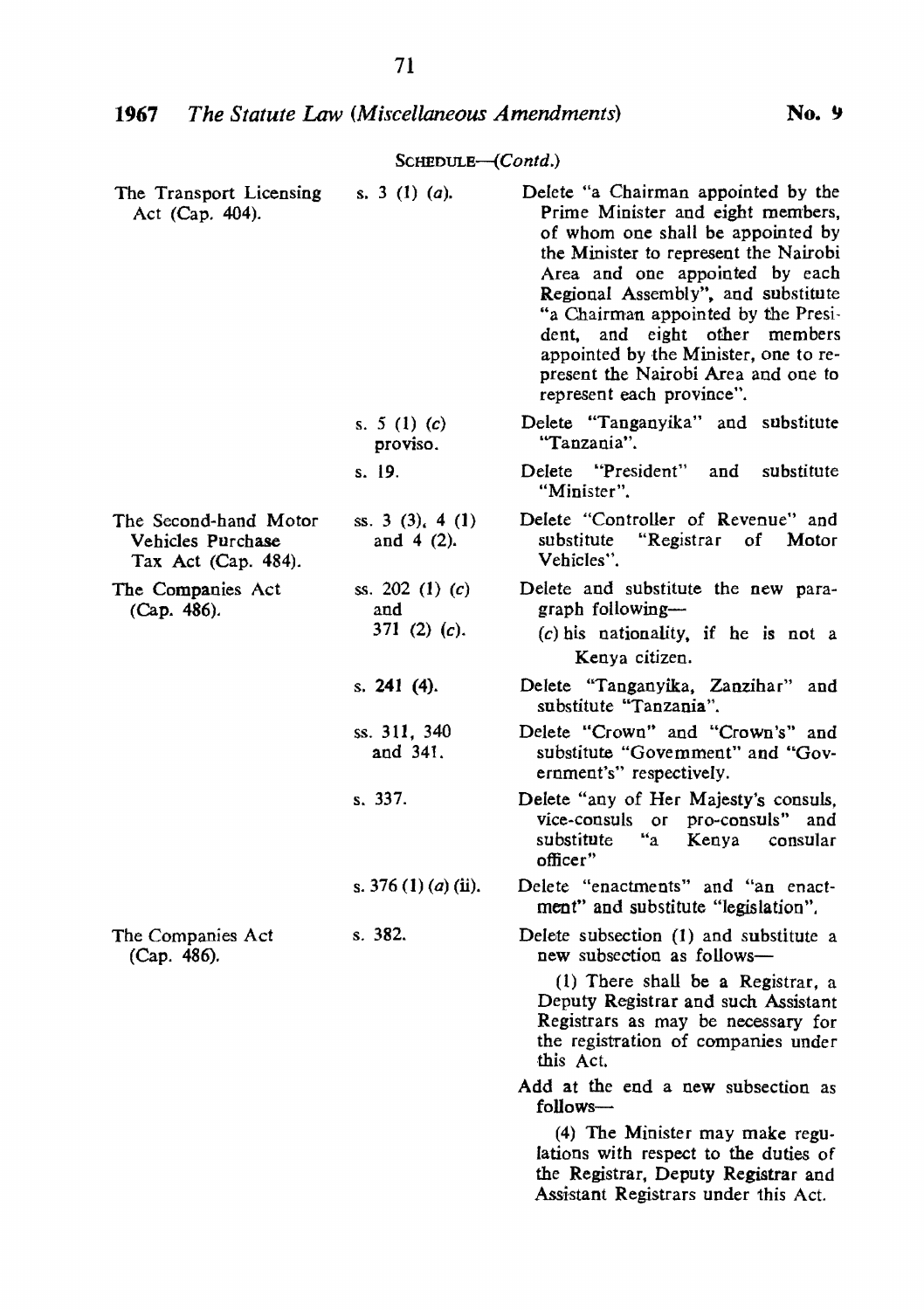### **No.9** *The Statute Law (Miscellaneous Amendments) 1967*

| The Companies Act                                                                                | s. 389.                                              | Delete "Parliament" and<br>substitute                                                                                                                                                                                                                                                                               |
|--------------------------------------------------------------------------------------------------|------------------------------------------------------|---------------------------------------------------------------------------------------------------------------------------------------------------------------------------------------------------------------------------------------------------------------------------------------------------------------------|
| $(Cap. 486)$ ( <i>Contd.</i> )                                                                   |                                                      | "the United Kingdom".                                                                                                                                                                                                                                                                                               |
| The Building Societies<br>Act (Cap. 489).                                                        | s. 70.                                               | Insert after subsection (1) a new sub-<br>section as follows-<br>(2) The Registrar of his own                                                                                                                                                                                                                       |
|                                                                                                  |                                                      | motion, if he has reason to believe<br>that the society is unable to meet<br>the claims of its members, and that<br>it would be for their benefit that it<br>should be dissolved, may investigate<br>the affairs of the society.                                                                                    |
|                                                                                                  | Schedule,<br>paragraph 2.                            | Delete "a Regional Assembly".                                                                                                                                                                                                                                                                                       |
| The East African<br>Industrial Licensing<br>Act (Cap. 496).                                      | s. 5.                                                | Delete "or deemed under section 24<br>of this Act to have been issued".                                                                                                                                                                                                                                             |
| The Auctioneers Act<br>(Cap. 526).                                                               | s. 9.                                                | Delete "in the case of the Nairobi Area<br>or the President of a Regional<br>Assembly in the case of a Region".                                                                                                                                                                                                     |
|                                                                                                  | s. 17.                                               | Delete "of Kenya or the Government<br>of a Region" wherever it appears.                                                                                                                                                                                                                                             |
|                                                                                                  | s. 18.                                               | Delete "in the case of the Nairobi<br>Area, or the Regional Assembly in<br>the case of a Region".                                                                                                                                                                                                                   |
| The Land Control<br>Regulations 1961<br>(L.N. 142 of 1961).                                      | Regulation $6(1)$ .                                  | Renumber subparagraph $(g)$ as sub-<br>paragraph $(h)$ and insert a new sub-<br>paragraph as follows-<br>$(g)$ a public officer deputed by the                                                                                                                                                                      |
|                                                                                                  |                                                      | Minister for the time being<br>responsible for water develop-<br>ment                                                                                                                                                                                                                                               |
| The Kenya (Land Control)<br>(Transitional Provisions)<br>Regulations 1963<br>(L.N. 457 of 1963). | Throughout,<br>except<br>regulations 7,<br>8 and 20. | "President"<br>Delete<br>and<br>substitute<br>"Minister".                                                                                                                                                                                                                                                           |
|                                                                                                  | Regulation $5(2)$ .                                  | Delete, and substitute-                                                                                                                                                                                                                                                                                             |
|                                                                                                  |                                                      | (2) A Divisional Board established<br>by the Minister under paragraph (1)<br>of this regulation shall consist of the<br>District Commissioner or such other<br>person as the Minister may desig-<br>nate, who shall be chairman, and<br>such number of other persons as the<br>Minister may think fit, appointed by |
|                                                                                                  |                                                      | notice in the Gazette.                                                                                                                                                                                                                                                                                              |
|                                                                                                  | Regulation $9(2)$ .                                  | Delete "Subject to the provisions of<br>regulation $5(2)$ the members of a<br>Divisional Board shall from among<br>their number elect a Chairman, who"<br>and substitute "The Chairman".                                                                                                                            |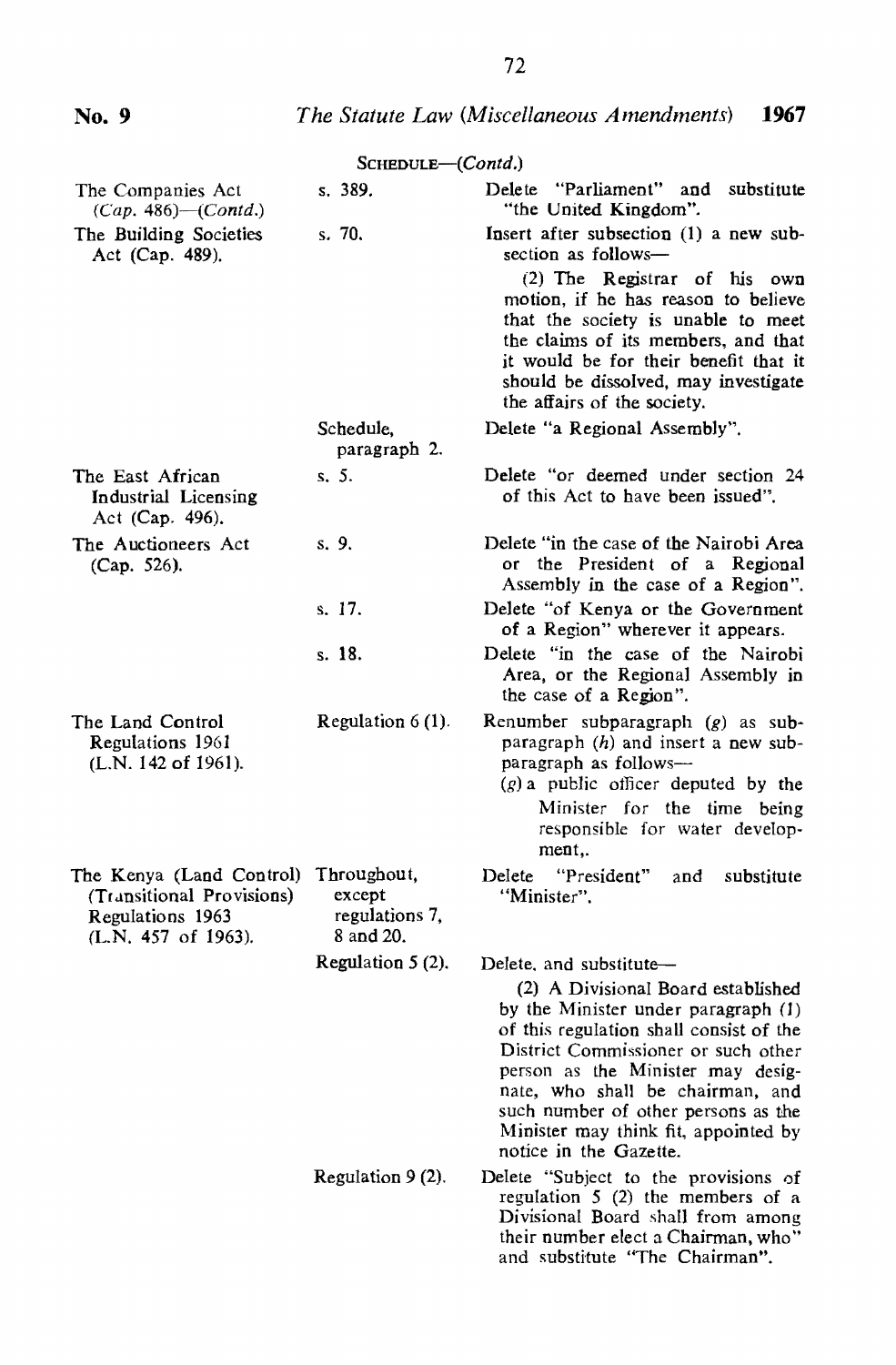| The Pyrethrum Act                                                                         | s. 4 (2).                    | Delete paragraph $(b)$ and substitute-                                                                                                                                                                                                                                                   |
|-------------------------------------------------------------------------------------------|------------------------------|------------------------------------------------------------------------------------------------------------------------------------------------------------------------------------------------------------------------------------------------------------------------------------------|
| $(10 \text{ of } 1964)$ .                                                                 |                              | $(b)$ one member, appointed by the<br>Minister, to represent each of<br>the provinces in which pyre-<br>thrum is licensed to be grown;.                                                                                                                                                  |
|                                                                                           | s. 10 (2) (d).               | Insert "the processing of pyrethrum,",<br>immediately after "Minister".                                                                                                                                                                                                                  |
| The Broadcast Receiving<br>(Licensing) Act 1965<br>$(12$ of $1965)$ .                     | s. 17.                       | Add at the end a new paragraph as<br>follows-<br>$(e)$ the granting of licences at con-                                                                                                                                                                                                  |
|                                                                                           |                              | cessionary rates to organizations<br>established for educational pur-<br>poses.                                                                                                                                                                                                          |
|                                                                                           | Schedule,<br>5th item.       | Delete "and intermediate schools" and<br>substitute ", intermediate and secon-<br>dary schools, teacher training col-<br>leges and university colleges,".                                                                                                                                |
| The Public Archives<br>Act 1965<br>$(32 \text{ of } 1965)$ .                              | s. $14$ (1).                 | "Ministry"<br>Delete<br>and<br>substitute<br>"Minister".                                                                                                                                                                                                                                 |
| The Extradition Act 1966<br>$(7$ of 1966).                                                | s. 22.                       | Immediately after the word "from"<br>insert "time".                                                                                                                                                                                                                                      |
| The Income Tax<br>(Allowances, Reliefs)<br>and Rates) Act 1966<br>$(8 \text{ of } 1966).$ | s. 1.                        | Delete "come into operation on such<br>day as the President shall, by notice<br>in the Gazette, appoint" and sub-<br>stitute "be deemed to have come into<br>operation on the 1st January 1966".                                                                                         |
| The Betting, Lotteries and                                                                | s. $10(2)$ .                 | Delete "or in any return to the Board".                                                                                                                                                                                                                                                  |
| Gaming Act 1966<br>(9 of 1966).                                                           | s. 44 (1).                   | "this Part"<br>Delete<br>and<br>substitute<br>"sections $40, 41$ and $42$ ".                                                                                                                                                                                                             |
|                                                                                           | s. $44(2)$ .                 | "prescribed" and substitute<br>Delete<br>"specified".                                                                                                                                                                                                                                    |
|                                                                                           | s. $46(2)$ .                 | Delete, and substitute-<br>(2) A licence shall be issued in<br>respect of each premises to be used<br>for gaming and any licence to be<br>issued under this section shall state<br>the game or games which the licen-<br>see may, on the premises named<br>therein, organize and manage. |
|                                                                                           | s. 57 (3) ( <i>a</i> ) (ii). | Delete "nominal".                                                                                                                                                                                                                                                                        |
| The Graduated Personal<br>Tax Act 1966<br>$(38$ of 1966).                                 | s. 9.                        | Delete subsection (5) and substitute a<br>new subsection as follows-<br>(5) Where an individual liable to                                                                                                                                                                                |
|                                                                                           |                              |                                                                                                                                                                                                                                                                                          |

pay tax in respect of income not derived from employment is not